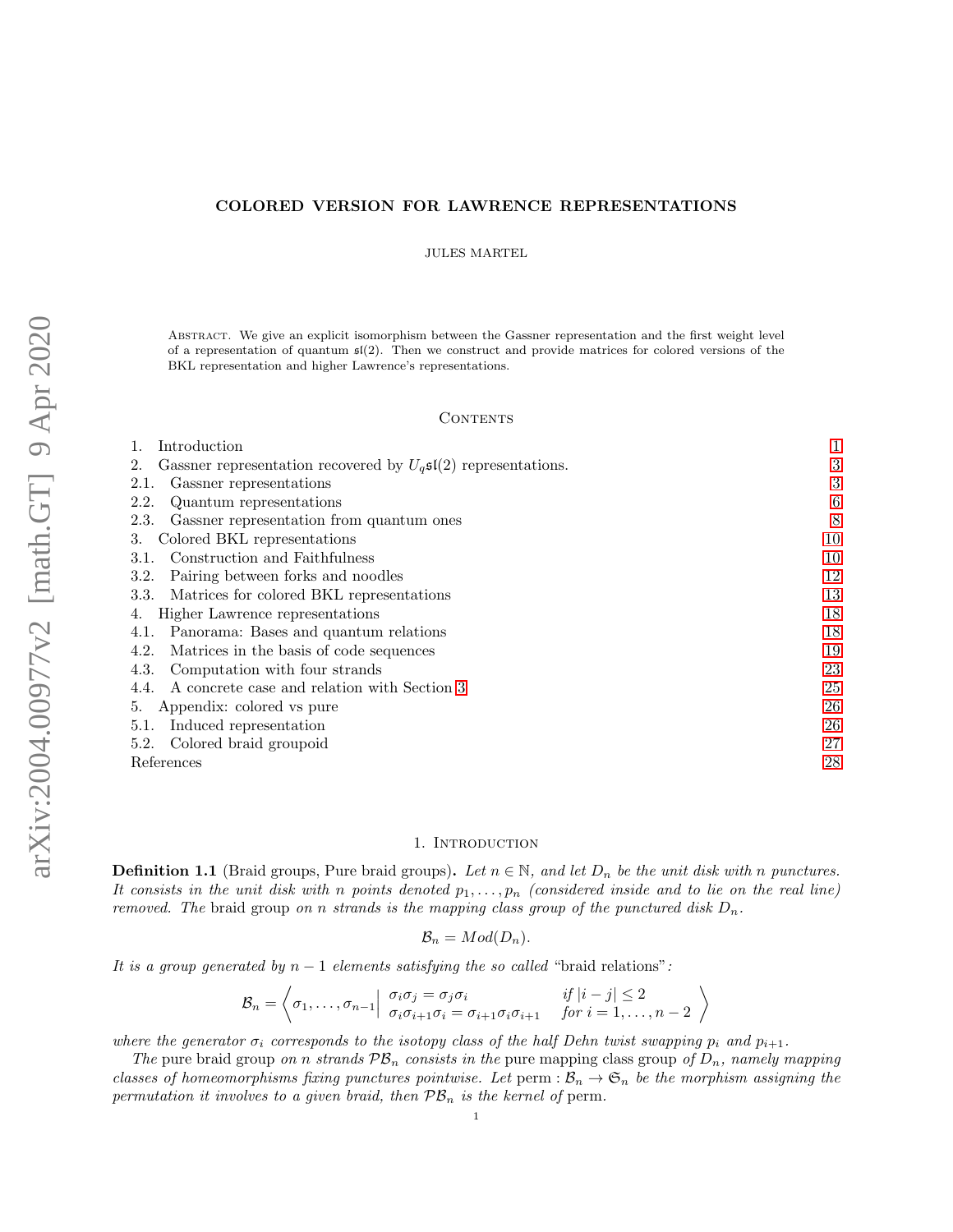**Proposition 1.2** ([\[Bir,](#page-27-1) Lemma 1.8.2]). There exists a family of elements denoted  $A_{i,j}$  for  $1 \leq i < j \leq n$ generating the pure braid group  $\mathcal{PB}_n$ . Their expressions in terms of generators of  $\mathcal{B}_n$  is provided in [\[Bir,](#page-27-1) Lemma 1.8.2].

In [\[Law\]](#page-27-2), R. Lawrence constructs homological representations for the braid groups using the fact that they act by homeomorphisms on punctured disks.

<span id="page-1-1"></span>**Definition 1.3** (Configuration space of the punctured disk). Let  $n, m$  be integers. The configuration space  $C_{n,m}$  of m unordered points in  $D_n$  is defined as follows:

<span id="page-1-0"></span>
$$
C_{n,m} = \{(z_1, \ldots, z_m) \in (D_n)^m \text{ s.t. } z_i \neq z_j \text{ for } i \neq j\}/\mathfrak{S}_m
$$

Then the construction uses a local system:

$$
(1) \t\t\t L_m: \pi_1(C_{n,m}) \to \mathbb{Z}^2
$$

that turns homology groups  $H_m(C_{n,m})$  into modules over the ring of Laurent polynomials in two variables. The braid group  $\mathcal{B}_n$  acts on  $H_m(C_{n,m})$  and its action commutes with the action of Laurent polynomials. This provides a graded family of Lawrence representations for the braid groups (graded by  $m \in \mathbb{N}$ ). See [\[Ito,](#page-27-3) Section 3.1].

The notoriety of Lawrence's representations comes from independent work of S. Bigelow and D. Krammer ([\[Big\]](#page-27-4), [\[Kra\]](#page-27-5)) showing the faithfulness of braid representations at the second level of the grading  $(m = 2)$ , the one we refer to as the BKL representation. It is the first known linear and finite dimensional representation of the braid groups.

It was proved that Lawrence's representations can be recovered as submodules of some quantum representations of quantum  $\mathfrak{sl}(2)$ ,  $U_{q}\mathfrak{sl}(2)$ . In [\[J-K\]](#page-27-6) for the case of BKL representation, and in [\[K2\]](#page-27-7) for all the other level of the grading but the isomorphism does not hold on the ring of Laurent polynomials, but only generically when variables are specialized to complex values (this result is summed up in [\[Ito,](#page-27-3) Theorem 4.5]). In [\[M\]](#page-27-8) Lawrence's representations are extended to relative homology modules; this allows to recover the braid group representations on the whole (tensor product of) quantum Verma modules, while over the ring ot Laurent polynomials. This result recovers Kohno's theorem([\[K2\]](#page-27-7)) allowing to remove genericity conditions. A first identification with quantum representation was provided by Zinno in [\[Zi\]](#page-27-9), where he identifies the BKL representation with a quantum algebraic object, namely the quotient of the Birman-Wenzl-Murakami algebra. In [\[M-W\]](#page-27-10), they recover BKL representation as a submodule of some representations of quantum  $\mathfrak{sl}(2|1)$ .

The goal of the present paper is to provide a concrete approach to the colored Lawrence representations by providing explicit matrices for the action of the generators of the braid groups. By colored we mean versions with  $n + 1$  variables instead of two. This is achieved by modifying Morphism [\(1\)](#page-1-0) by changing the target group to  $\mathbb{Z}^{n+1}$ . These colored Lawrence representations are also defined and treated in [\[M,](#page-27-8) [K1\]](#page-27-11).

The first level of Lawrence representations is known to be the Burau representation (see [\[J-K\]](#page-27-6) for instance), whose colored version is called the Gassner representation, see [\[B-N,](#page-27-12) [Mo\]](#page-27-13). In Section [2](#page-2-0) we present these representations from the Magnus representations point of view (involving Fox derivatives), we provide matrices obtained from Burau matrices, and we relate them to quantum representations of braid groups arising from quantum algebra  $U_q$  $\mathfrak{sl}(2)$ .

In Section [3](#page-9-0) we construct a colored version for BKL representations (level two of the grading) using the methods and basis provided in [\[Big\]](#page-27-4). We compute matrices in this context, using Fox calculus and Bigelow's forks–noodles pairing.

Section [4](#page-17-0) gives a panorama on different bases for Lawrence representations and the relations with quantum representations. We then compute matrices for colored higher Lawrence representations  $(m \geq 2)$  using homology techniques developed in [\[M\]](#page-27-8). We provide a computation on an integral basis, namely a basis of the entire homology module (which is not the case of the forks' basis introduced by Bigelow). This basis differs from that used in Section [3,](#page-9-0) and as explained in Section [4,](#page-17-0) it has better properties which allow to match the action of the braid group to the quantum representations while working over the ring of Laurent polynomials, see [\[M,](#page-27-8) Theorem 3]. In section [4.4](#page-24-0) we explain how to operate the change of basis in the case  $n = 3$ , the general case is analogue but the notation is just cumbersome.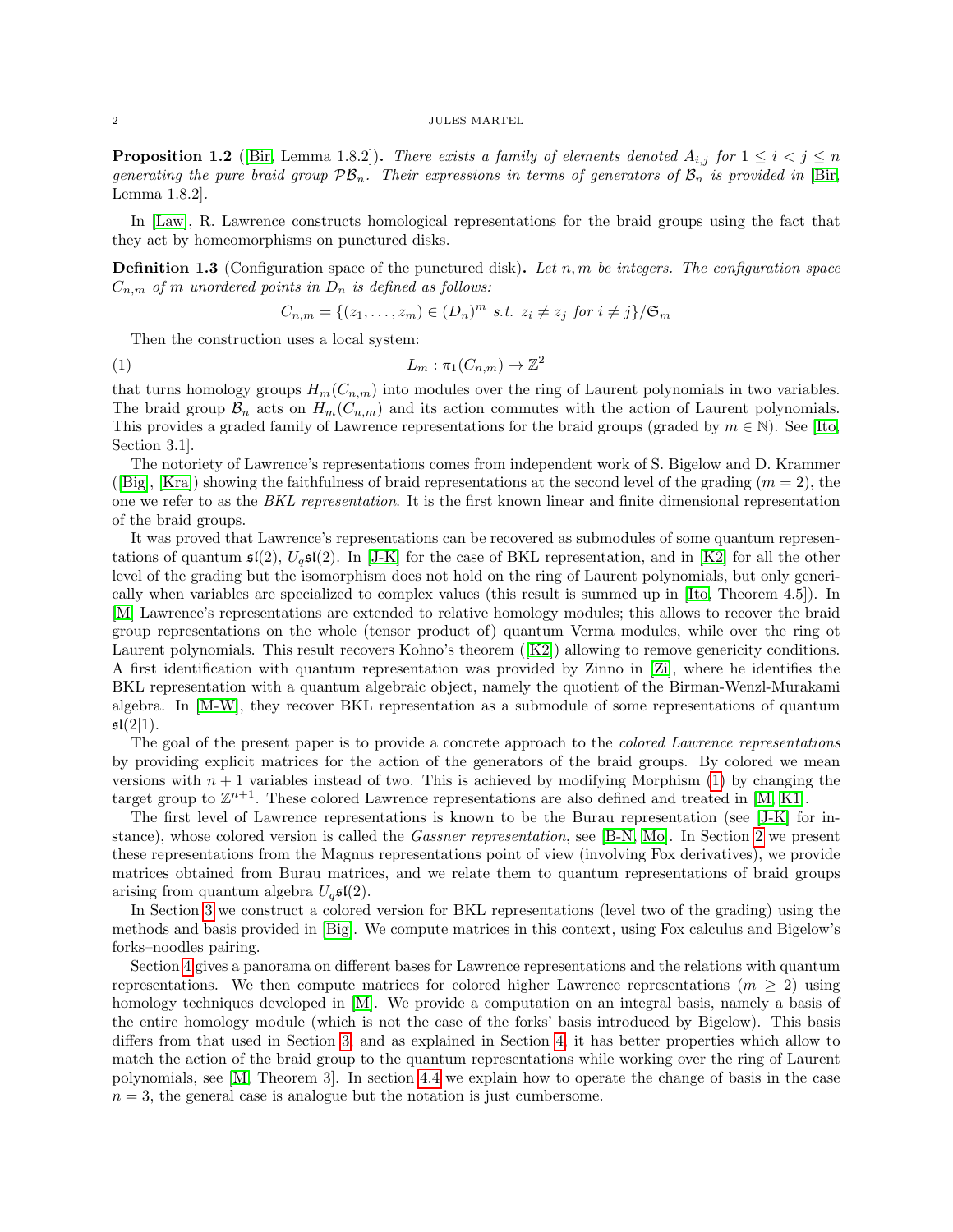The Appendix (Section [5\)](#page-25-0) explains why passing to colored representations involves restriction to the pure braid group, and suggests point of views on how to consider representations of the whole braid group or representations of the colored braid groupoid.

Acknowledgment This work was achieved during the PhD of the author that was held in the *Institut* de Mathématiques de Toulouse, in Université Paul Sabatier, Toulouse 3. The author thanks very much his advisor Francesco Costantino for suggesting this problem, and for fruitful remarks that led to this paper. The author is also very grateful to Emmanuel Wagner for his valuable comments and advises about this work.

## 2. GASSNER REPRESENTATION RECOVERED BY  $U_q$ \$**i**(2) representations.

<span id="page-2-0"></span>In this section we present Gassner representations in Section [2.1,](#page-2-1) then some quantum representations of the braid groups in Section [2.2.](#page-5-0) Finally we show how to recover one from the other in Section [2.3.](#page-7-0)

<span id="page-2-1"></span>2.1. Gassner representations. In this section we provide a survey about the Gassner representation, that is a "colored version" of the Burau representation. By colored, we mean with several variables, such that if one specializes all variables to the same one, it recovers the Burau representation. They both arises from the family of Magnus representations, defined from a representation of the braid group in the automorphism group of the free group, using Fox free differential calculus. We introduce this family following [\[Bir\]](#page-27-1).

#### 2.1.1. Magnus representations.

<span id="page-2-2"></span>**Definition 2.1** (Fox free differential calculus). For each  $j = 1, \ldots, n$  there is a map:

$$
\frac{\partial}{\partial x_j}:\mathbb{Z}F_n\to \mathbb{Z}F_n
$$

given by:

$$
\frac{\partial}{\partial x_j}\left(x_{\mu_1}^{\epsilon_1}\cdots x_{\mu_r}^{\epsilon_r}\right)=\sum_{i=1}^r \epsilon_i \delta_{\mu_i,j} x_{\mu_1}^{\epsilon_1}\cdots x_{\mu_i}^{(\epsilon_i-1)/2},
$$

and

$$
\frac{\partial}{\partial x_j} \left( \sum a_g g \right) = \sum a_g \frac{\partial}{\partial x_j} \left( g \right), \ g \in F_n \ a_g \in \mathbb{Z},
$$

where  $\epsilon_i = \pm 1$ ,  $\delta$  is the Kronecker symbol, and  $\mathbb{Z}F_n$  is the the group ring of  $F_n$ .

Let  $\Phi$  be a homomorphism acting on  $F_n$  and  $A_{\Phi}$  be any group of automorphisms of  $F_n$  satisfying:

$$
\Phi(x) = \Phi(a(x))
$$

for each  $x \in F_n$  and  $a \in A_{\Phi}$ .

**Definition 2.2** (Magnus representation, [\[Bir,](#page-27-1) Theorem 3.9]). Let  $a \in A_{\Phi}$  and  $[a]^{\Phi}$  be the following  $n \times n$ matrix:

$$
\left[a\right]^{\Phi} = \left[\Phi\left(\frac{\partial (a(x_i))}{\partial x_j}\right)\right]_{i,j}.
$$

Then the morphism:

$$
\left\{\begin{array}{rcl}\nA_{\Phi} & \to & \mathcal{M}(n, \mathbb{Z}F_n) \\
a & \mapsto & [a]^{\Phi}\n\end{array}\right.
$$

is a well defined group homomorphism, called a Magnus representation.

Let  $Z_n$  be the free abelian group of rank n with free basis  $t_1, \ldots, t_n$  and  $\mathfrak{a}$  be the following morphism:

$$
\mathfrak{a}: \left\{ \begin{array}{ccc} F_n & \to & Z_n \\ x_i & \mapsto & t_i \end{array} \right.
$$

.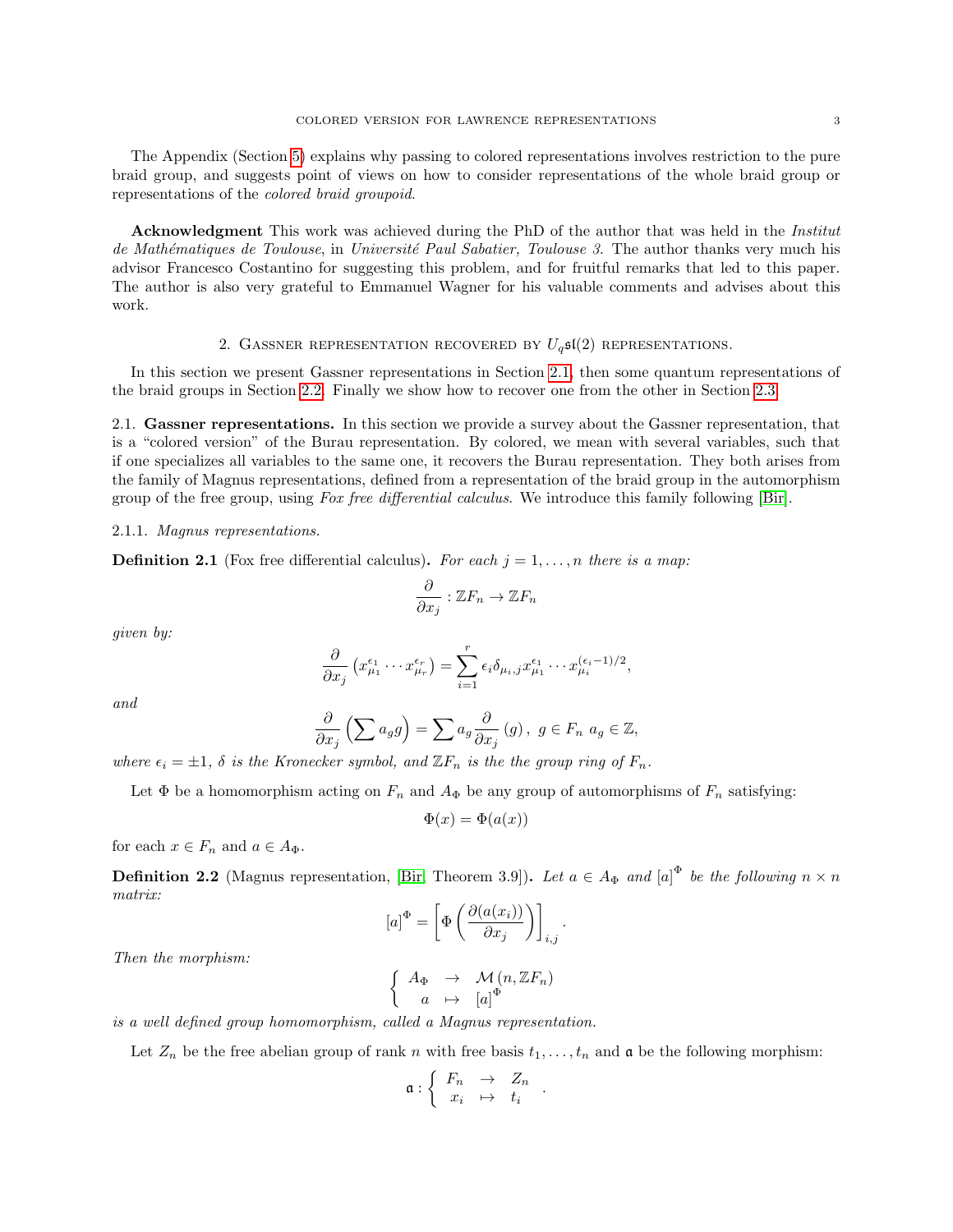<span id="page-3-0"></span>**Definition 2.3** (Gassner representation of the pure braid group). Let  $1 \leq r < s \leq n$  and  $A_{r,s} \in \mathcal{PB}_n$  the corresponding generator of the pure braid group on n strands. Let  $[A_{r,s}]$  be the following matrix:

$$
\left[A_{r,s}\right]^{\mathfrak{a}} = \left[\mathfrak{a}\left(\frac{\partial\widetilde{\left(A_{r,s}(x_i)\right)}}{\partial x_j}\right)\right]_{i,j}
$$

.

Then the morphism:

$$
\begin{array}{rcl}\n\mathcal{PB}_n & \to & \mathcal{M}(n, \mathbb{Z}[Z_n]) \\
A_{r,s} & \mapsto & [A_{r,s}]^{\mathfrak{a}}\n\end{array}
$$

is a Magnus representation, called the Gassner representation of the pure braid group.

**Lemma 2.4** ([\[Bir,](#page-27-1) Lemma 3.11.1]). The Gassner representation is reducible to an  $(n-1) \times (n-1)$  representation.

Sketch of proof. Let  $g_i = x_1 \cdots x_i \in F_n$ , this provides a change of generator basis for  $F_n$ . The matrices:

$$
\left[\mathfrak{a}\left(\frac{\partial(\widetilde{A_{r,s}}(g_i))}{\partial g_j}\right)\right]_{i,j}
$$

correspond to Gassner matrices given in another basis associated to the  $g_i$ 's. After computation one remarks that the last rows and columns for all these matrices is  $(0, \ldots, 1)$  so that it can be deleted.

**Remark 2.5.** Let  $t = t_1 = \cdots = t_n$ , then the Gassner representation becomes the Burau representation. See [\[Bir,](#page-27-1) Section 3.3].

<span id="page-3-1"></span>2.1.2. Matrices. Now we give a concrete definition of the Gassner representation, with concrete matrices. They were first defined in Definition [2.3,](#page-3-0) but we follow [\[B-N\]](#page-27-12) from now on to obtain matrices. In [\[B-N\]](#page-27-12), the Gassner representation is built as a "multi-color" Burau one. Let t be a formal variable and  $U_{n,i}(t)$  be the standard Burau matrix associated to  $\sigma_i$ , the *i*'th standard generator of  $\mathcal{B}_n$ . It consists in an  $n \times n$  identity matrix where one replaces the  $2 \times 2$  block obtained with the *i*'th and  $i + 1$ 'th rows and columns by the standard block:

$$
\begin{pmatrix} 1-t & 1 \ t & 0 \end{pmatrix}
$$

.

The following definition for a multivariable Burau representation is due to Morton.

**Definition 2.6** ([\[B-N,](#page-27-12) [Mo\]](#page-27-13)). Let  $b = \prod_{\alpha=1}^k \sigma_{i_\alpha}^{s_\alpha}$  be a braid written as a product of standard generators. Let Γ be the following product of matrices:

$$
\Gamma(b) = \prod_{\alpha=1}^{k} U_{n,i_{\alpha}}(t_{j_{\alpha}})^{s_{\alpha}}
$$

where  $j_{\alpha}$  is the index of the "over passing" strand at the  $\#\alpha$  crossing, and  $t_1, \ldots, t_n$  are set to be formal variables.

**Proposition 2.7** ([\[B-N\]](#page-27-12)). The map:

$$
\Gamma: \begin{array}{ccc} \mathcal{B}_n & \to & \mathcal{M}_n(\mathbb{Z}\left[t_i^{\pm 1}\right]_{i=1,\ldots,n})\\ b & \mapsto & \Gamma(b) \end{array}
$$

is well defined.

The map Γ is well defined but not multiplicative, i.e. not an algebra morphism. Namely,  $\Gamma(ab) \neq \Gamma(a)\Gamma(b)$ when a and b are braids in general.

**Proposition 2.8.** The morphism  $\Gamma$  becomes multiplicative when restricted to the pure braids, so that it yields a representation of  $\mathcal{PB}_n$ .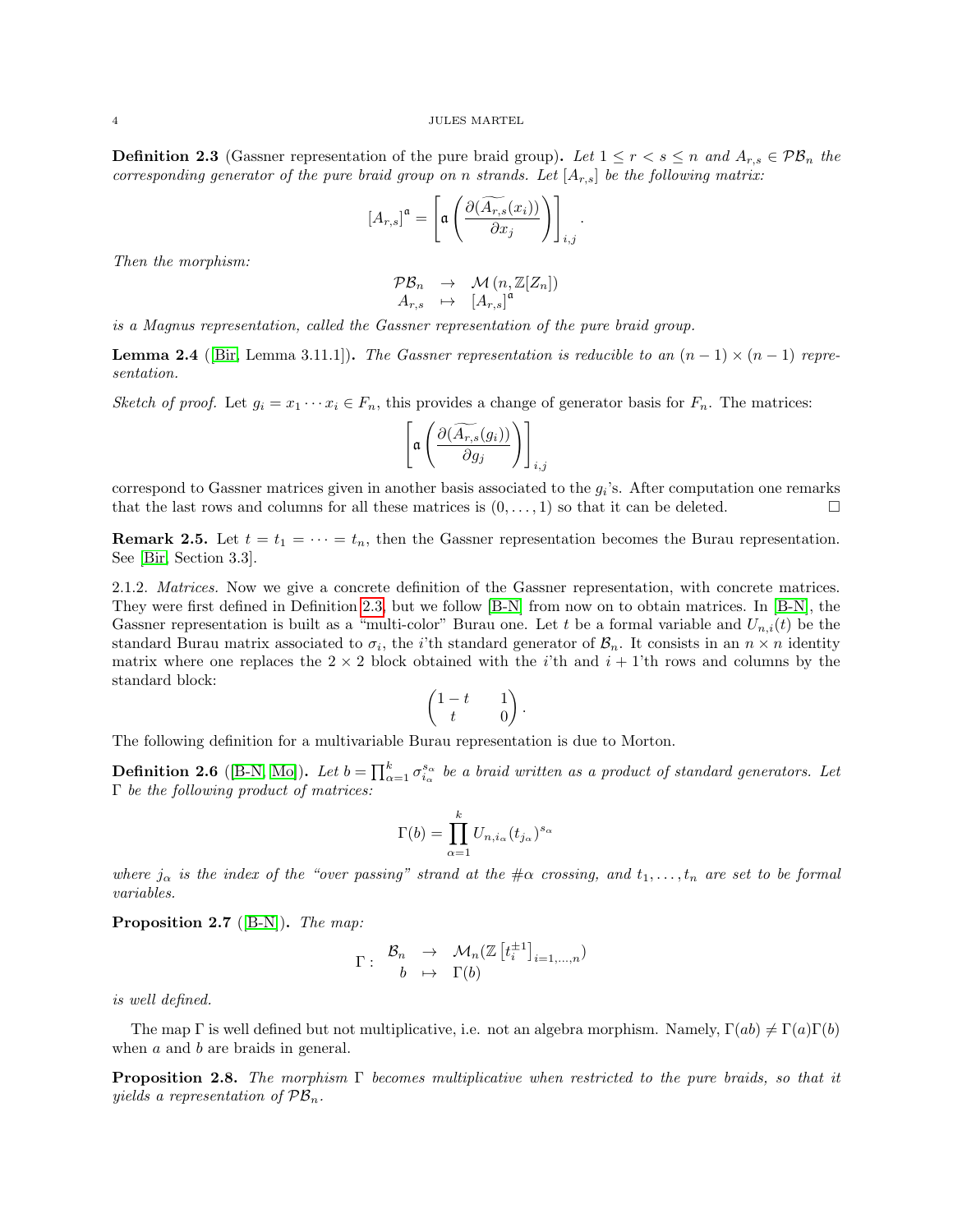Let  $\mathcal{R} = \mathbb{Z}\left[t_i^{\pm 1}\right]_{i=1,\ldots,n}$ . We build an induced representation of  $\mathcal{B}_n$  over  $\mathcal{R}[\mathfrak{S}_n] \otimes \mathcal{R}\langle g_1,\ldots,g_n\rangle$ , where  ${g_1,\ldots,g_n}$  designates the canonical basis to write matrices in  $\mathcal{M}_n(\mathbb{Z}\left[t_i^{\pm 1}\right]_{i=1,\ldots,n})$ . We define the induced Gassner representation as follows.

**Definition 2.9** (Gassner representation of  $\mathcal{B}_n$ ). The induced Gassner (see Definition [5.2\)](#page-25-2) representation of  $\mathcal{B}_n$ , denoted Gassner<sub>n</sub> is defined using the following endomorphisms associated to standard generators and extended to all the braids multiplicatively.

$$
Gassner_n(\sigma_i) : \left\{ \begin{array}{ccc} \mathcal{R}[\mathfrak{S}_n] \otimes \mathcal{R}^n & \to & \mathcal{R}[\mathfrak{S}_n] \otimes \mathcal{R}^n \\ \tau \otimes v & \mapsto & (i, i+1) \circ \tau \otimes U_{n,i}(t_{\tau^{-1}(i+1)})(v) \end{array} \right.
$$

where  $\sigma_i$  is the i<sup>th</sup> standard generator of  $\mathcal{B}_n$ , and  $(i, i+1)$  is the permutation of i and  $i+1$ . It's a representation over a space of dimension  $n! \times n$ .

This representation contains the Gassner representation of pure braids. It also contains the Burau representation as it was already the case for  $\Gamma$ , we state this in the following remark.

- **Remark 2.10.** If a is a pure braid,  $Gassner_n(a)$  is block diagonal and  $\Gamma(a)$  is the matrix restricted to  $\mathcal{R}[(n)] \otimes \mathcal{R}^n$ , () stands for the identity permutation.
	- If all the variables are set to be equal to one variable, namely  $t_1 = \cdots = t_n = t$ , then  $\Gamma$  is the Burau representation.

2.1.3. A word about faithfulness. The Burau representation is known to be faithful for  $n = 2, 3$ , unfaithful for  $n \geq 5$ , and it remains an open question for  $n = 4$ . The natural question coming from the study of Burau is if the Gassner representation is faithful, as it is richer than Burau in terms of variables. It is in fact still an open question.

This question is entirely contained in the question whether  $\Gamma$  is a faithful representation of  $\mathcal{PB}_n$  or not. The explication is the following remark:

**Remark 2.11.** The image of  $\mathcal{R}[(n)] \otimes \mathcal{R}^n$  under the action of a braid a is contained in the space  $\mathcal{R}[\text{perm}(a)] \otimes$  $\mathcal{R}^n$ . This ensures that in order to get the identity matrix from  $Gassner_n$ , the braid a must be pure.

This remark is a direct consequence of Definition [5.2.](#page-25-2) The faithfulness of the Gassner representation is reduced to the following open question.

**Open Question.** Is  $\Gamma$  faithful as a representation of  $\mathcal{PB}_n$ ?

We end this presentation with a word about faithfulness of Gassner representations. We recall the Birman exact sequence [\[F-M,](#page-27-14) Theorem 4.6] in the case of the punctured disk that involves the pure braid group  $\mathcal{PB}_n$ :

$$
1 \to F_{n-1} \to \mathcal{PB}_n \to \mathcal{PB}_{n-1} \to 1,
$$

which is called the Fadell – Neuwirth exact sequence. Indeed, let  $D_n$  be the disk with n punctures, this exact sequence is the Birman exact sequence (see [\[F-M,](#page-27-14) Theorem 4.6]) while remarking that the pure braid group is the pure mapping class group of  $D_n$ , and that the  $\pi_1$  of  $D_{n-1}$  is a free group in  $n-1$  generators denoted  $F_{n-1}$ . Moreover this pure Birman exact sequence splits so that  $\mathcal{PB}_n$  is the semi direct product of  $\mathcal{PB}_{n-1}$  with  $F_{n-1}$ . Let  $\Gamma_n$  be the Gassner representation of the pure braid group  $\mathcal{PB}_n$ , then one can check that the following diagram commutes:

$$
\mathcal{PB}_n \xrightarrow{Forget} \mathcal{PB}_{n-1}
$$

$$
\downarrow_{\Gamma_n} \qquad \qquad \downarrow_{\Gamma_{n-1}}
$$

$$
\Gamma_n(\mathcal{PB}_n) \longrightarrow \Gamma_{n-1}(\mathcal{PB}_{n-1})
$$

where the lower horizontal arrow consists in setting  $t_n$  to be 1 and deleting last row and column of the matrix. This fact allows a treatment of the faithfulness question by recursion on  $n$ . In some sense the Gassner representation commutes with the Forget map so that the recursion property is reduced to the faithfulness of the induced representation of  $\Gamma_n$  over  $F_{n-1}$  ([\[Knu,](#page-27-15) Section 2.2] for a presentation of these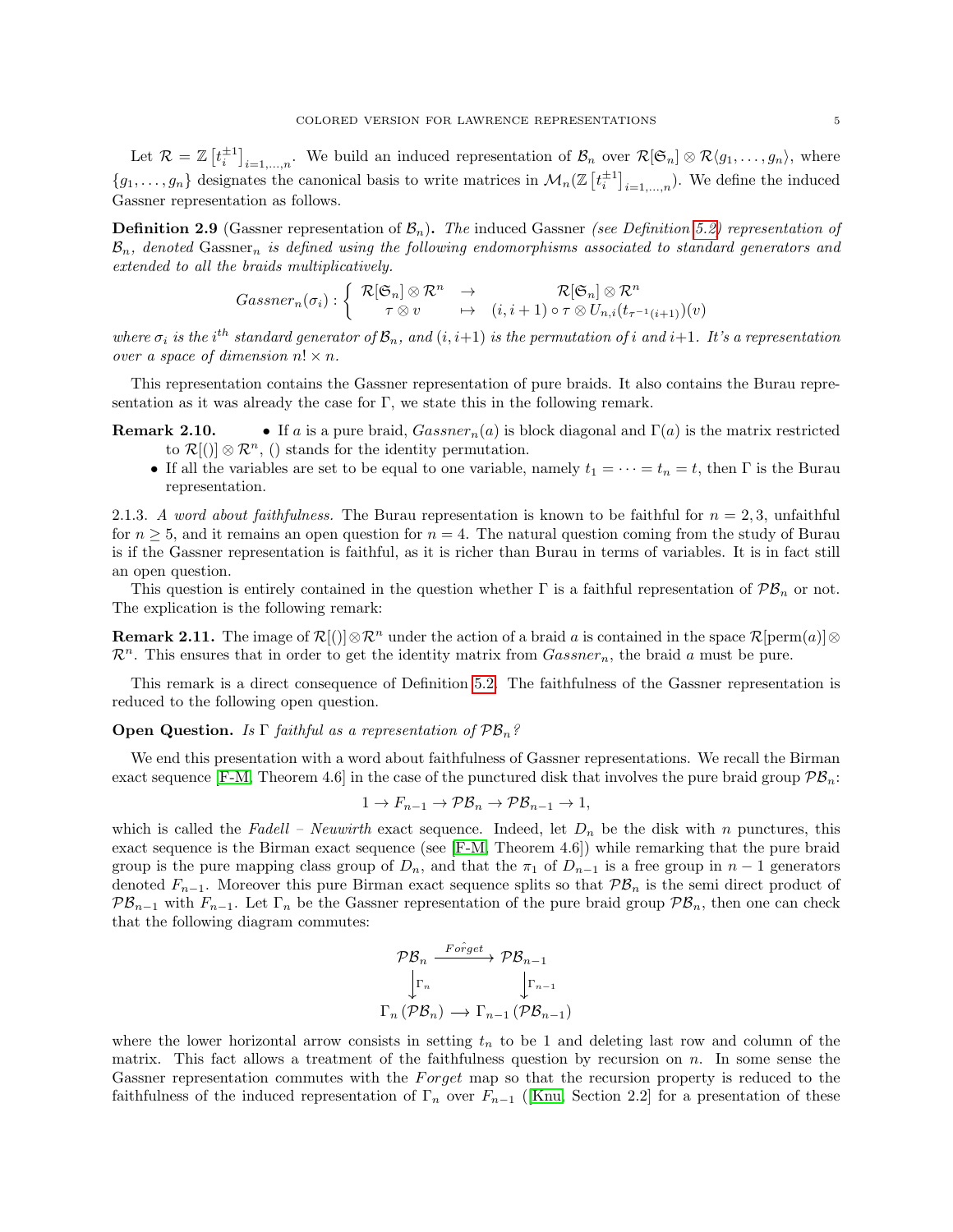facts). It was used in a series of articles to refine the kernel of Gassner representations. The theorem giving the finest kernel the author knows is the following:

**Theorem 2.12** ([\[Knu,](#page-27-15) Theorem 3.4]). The kernel of the action of  $\Gamma_n$  over  $F_{n-1}$  lies in  $[C^3F_{n-1}, C^2F_{n-1}]$ where  $C^{\bullet}F_{n-1}$  stands for the terms of the lower central series of  $F_{n-1}$ .

<span id="page-5-0"></span>2.2. Quantum representations. In this section, we define some quantum representations for the braid groups, arising from the quantum group  $U_q\mathfrak{sl}(2)$ .

2.2.1. An integral version for  $U_q\mathfrak{sl}(2)$ . We give a first definition for  $U_q\mathfrak{sl}(2)$ .

**Definition 2.13.** The algebra  $U_q$ **s** $(2)$  is the algebra over  $\mathbb{Q}(q)$  generated by elements E, F and  $K^{\pm 1}$ , satisfying the following relations:

$$
KEK^{-1} = q^2E, KFK^{-1} = q^{-2}F
$$
  
[E, F] =  $\frac{K - K^{-1}}{q - q^{-1}}$  and  $KK^{-1} = K^{-1}K = 1$ .

The algebra  $U_q$ s $(2)$  is endowed with a coalgebra structure defined by  $\Delta$  and  $\epsilon$  as follows:

$$
\Delta(E) = 1 \otimes E + E \otimes K, \quad \Delta(F) = K^{-1} \otimes F + F \otimes 1
$$
  
 
$$
\Delta(K) = K \otimes K, \quad \Delta(K^{-1}) = K^{-1} \otimes K^{-1}
$$
  
 
$$
\epsilon(E) = \epsilon(F) = 0, \quad \epsilon(K) = \epsilon(K^{-1}) = 1
$$

and an antipode is defined as follows:

$$
S(E) = E K^{-1}, S(F) = -K F, S(K) = K^{-1}, S(K^{-1}) = K.
$$

This provides a Hopf algebra structure, so that the category of modules over  $U_q$ **s** $(2)$  is monoidal.

We define quantum numbers.

**Definition 2.14.** Let i be a positive integer. We define the following elements of  $\mathbb{Z}\left[q^{\pm 1}\right]$ .

$$
[i]_q:=\frac{q^i-q^{-i}}{q-q^{-1}},\ \ [k]_q!:=\prod_{i=1}^k\, [i]_q\,,\ \ \left[\begin{array}{c}k\\l\end{array}\right]_q:=\frac{[k]_q!}{[k-l]_q!\, [l]_q!}.
$$

We are going to define an integral version for  $U_q$ **s** $(2)$ , so that we will obtain integral representations for braid groups. This integral version is similar to the one introduced by Lusztig in [\[Lus\]](#page-27-16). The difference is that we consider only the divided powers of  $F$  as generators, not those of  $E$ . This version is introduced in [\[Hab\]](#page-27-17) [\[J-K\]](#page-27-6) and [\[M\]](#page-27-8) (with subtle differences in the definitions for divided powers for F). We follow [\[M\]](#page-27-8), so that we first define the so called divided powers. Let:

$$
F^{(n)} = \frac{(q - q^{-1})^n}{[n]_q!} F^n.
$$

Let  $\mathcal{R}_0 = \mathbb{Z} \left[ q^{\pm 1} \right]$  be the ring of integral Laurent polynomials in the variable q.

**Definition 2.15** (Half integral algebra, [\[J-K\]](#page-27-6) [\[M\]](#page-27-8)). Let  $U_q^{\frac{L}{2}}$ **s** (2) be the  $\mathcal{R}_0$ -subalgebra of  $U_q$ **s** (2) generated by E,  $K^{\pm 1}$  and  $F^{(n)}$  for  $n \in \mathbb{N}^*$ . We call it a half integral version for  $U_q\mathfrak{sl}(2)$ , the word half to illustrate that we consider only half of divided powers as generators.

**Remark 2.16.**  $U_q^{\frac{L}{2}}$ **s** $(2)$  inherits a Hopf algebra structure, making its category of modules monoidal. The coproduct is given by:

$$
\Delta(K) = K \otimes K , \Delta(E) = E \otimes K + 1 \otimes E, \text{ and } \Delta(F^{(n)}) = \sum_{j=0}^{n} q^{-j(n-j)} K^{j-n} F^{(j)} \otimes F^{(n-j)}.
$$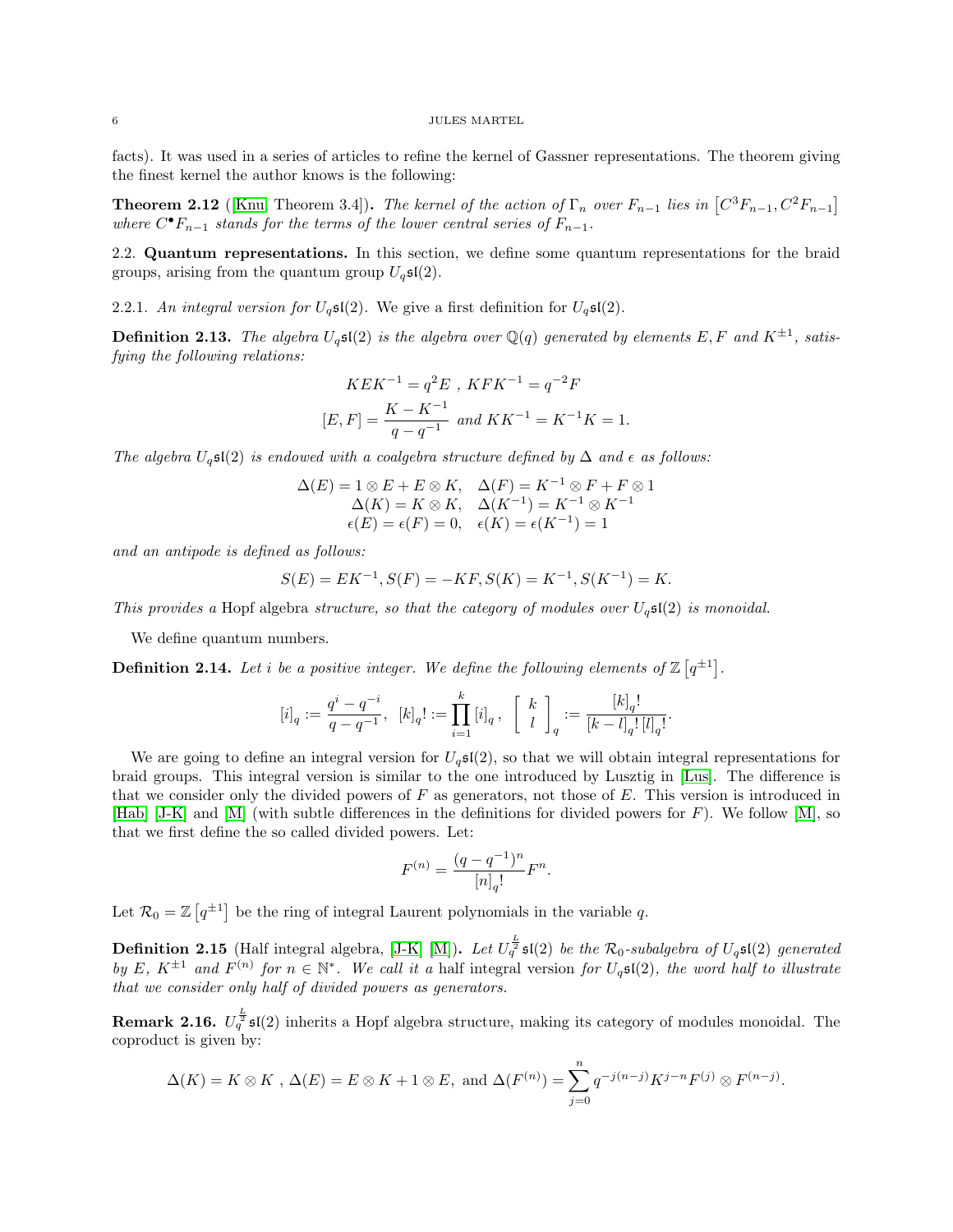<span id="page-6-1"></span>2.2.2. Verma modules and braiding. We define the Verma modules for  $U_q^{\frac{L}{2}}$   $\mathfrak{sl}(2)$ , they are infinite dimensional modules depending on a parameter. To preserve the integral structure of coefficients, we let  $\mathcal{R}_1$  :=  $\mathbb{Z}\left[q^{\pm 1},s^{\pm 1}\right]$ .

**Definition 2.17** (Verma modules for  $U_q^{\frac{L}{2}}$ **s**((2), [\[J-K,](#page-27-6) (18)], [\[M\]](#page-27-8)). Let  $V^s$  be the Verma module of  $U_q^{\frac{L}{2}}$ **s**((2). It is the infinite  $\mathcal{R}_1$ -module, generated by vectors  $\{v_0, v_1 \ldots \}$ , and endowed with an action of  $U_q^{\frac{L}{2}}$ **s** $\mathfrak{sl}(2)$ , generators acting as follows:

$$
K \cdot v_j = sq^{-2j}v_j \ , \ E \cdot v_j = v_{j-1} \ and \ F^{(n)}v_j = \left( \left[ \begin{array}{c} n+j \\ j \end{array} \right]_q \prod_{k=0}^{n-1} \left( sq^{-k-j} - s^{-1}q^{j+k} \right) \right) v_{j+n}.
$$

**Remark 2.18** (Weight vectors). We will often make implicitly the change of variable  $s := q^{\alpha}$  and denote  $V^s$  by  $V^{\alpha}$ . This choice made to use a practical and usual denomination for eigenvalues for the K action (which is diagonal in the given basis). Namely, we say that vector  $v_j$  is of weight  $\alpha - 2j$ , as  $K \cdot v_j = q^{\alpha - 2j}v_j$ . The notation with s shows an integral Laurent polynomials structure strictly speaking.

<span id="page-6-0"></span>**Definition 2.19** (*R*-matrix, [\[J-K,](#page-27-6) (21)]). Let  $s = q^{\alpha}$ ,  $t = q^{\alpha'}$ . The operator  $q^{H \otimes H/2}$  is the following:

$$
q^{H\otimes H/2}: \left\{ \begin{array}{ccc} V^s\otimes V^t & \to & V^s\otimes V^t \\ v_i\otimes v_j & \mapsto & q^{(\alpha-2i)(\alpha'-2j)}v_i\otimes v_j \end{array} \right.
$$

.

We define the following R-matrix:

$$
R: q^{H\otimes H/2}\sum_{n=0}^{\infty}q^{\frac{n(n-1)}{2}}E^n\otimes F^{(n)}
$$

which will be well defined as an operator on Verma modules, see the following proposition.

**Proposition 2.20** ([\[J-K,](#page-27-6) Theorem 7]). Let  $V^s$  and  $V^t$  be Verma modules of  $U_q^{\frac{L}{2}}$   $\mathfrak{sl}(2)$  (with  $s = q^{\alpha}$  and  $t = q^{\alpha'}$ ). Let R be the following operator:

$$
\mathcal{R}:T\circ R
$$

where T is the twist defined by  $T(v \otimes w) = w \otimes v$ . Then R provides a braiding for  $U_q^{\frac{L}{2}}$ **s**((2) integral Verma modules. Namely, the morphism:

$$
Q:\left\{\begin{array}{ccc}\mathcal{R}_1\left[\mathcal{B}_n\right] & \to & \operatorname{End}_{\mathcal{R}_1,U_q^{\frac{L}{2}}\mathfrak{sl}(2)}\left(V^{s\otimes n}\right) \\ \sigma_i & \mapsto & 1^{\otimes i-1}\otimes \operatorname{R}\otimes 1^{\otimes n-i-2}\end{array}\right.
$$

is an  $\mathcal{R}_1$ -algebra morphism. It provides a representation of  $\mathcal{B}_n$  such that its action commutes with that of  $U_q^{\frac{L}{2}}$ sl $(2)$ .

We now pass to a colored version, which corresponds to taking different Verma modules in the tensor product instead of the same one. Let  $V^{()}=V^{\lambda_1}\otimes\cdots\otimes V^{\lambda_n}$ , and by analogy,  $V^{\tau}=V^{\lambda_{\tau(1)}}\otimes\cdots\otimes V^{\lambda_{\tau(n)}}$ , for  $\tau \in \mathfrak{S}_n$  (() designates the identity permutation). Let  $\mathcal{R} = \mathbb{Z}[q^{\pm 1}, s_i^{\pm 1}]_{i=1,\dots,n}$ , the morphism Q extends as follows:

$$
Q(\sigma_i) \in \text{Hom}_{\mathcal{R}}(V^{(i)}, V^{(i,i+1)}).
$$

So that if  $\beta$  is pure,  $Q(\beta) \in \text{End}(V^{\{1\}})$ , and:

$$
Q: \mathcal{R}\left[\mathcal{PB}_n\right] \to \text{End}_{\mathcal{R}_1,U_q^{\frac{L}{2}}\mathfrak{sl}(2)}\left(V^{(\mathfrak{f})}\right)
$$

is a representation of  $\mathcal{PB}_n$ . One can consider the induced (colored) representation of  $\mathcal{B}_n$  as follows:

$$
\mathrm{Quant}_n: \mathcal{R}[\mathcal{B}_n] \to \mathrm{End}_{\mathcal{R}_1, U_q^{\frac{L}{2}} \mathfrak{sl}(2)} \left( \mathcal{R}[\mathfrak{S}_n] \otimes V^{(1)} \right)
$$

noticing the following isomorphism:

$$
\left\{\n\begin{array}{ccc}\n\mathcal{R}[\mathfrak{S}_n]\otimes V^() & \to & \bigoplus_{\tau \in \mathfrak{S}_n} V^{\tau} \\
\tau \otimes v_i^() & \mapsto & v_i^{\tau}.\n\end{array}\n\right.
$$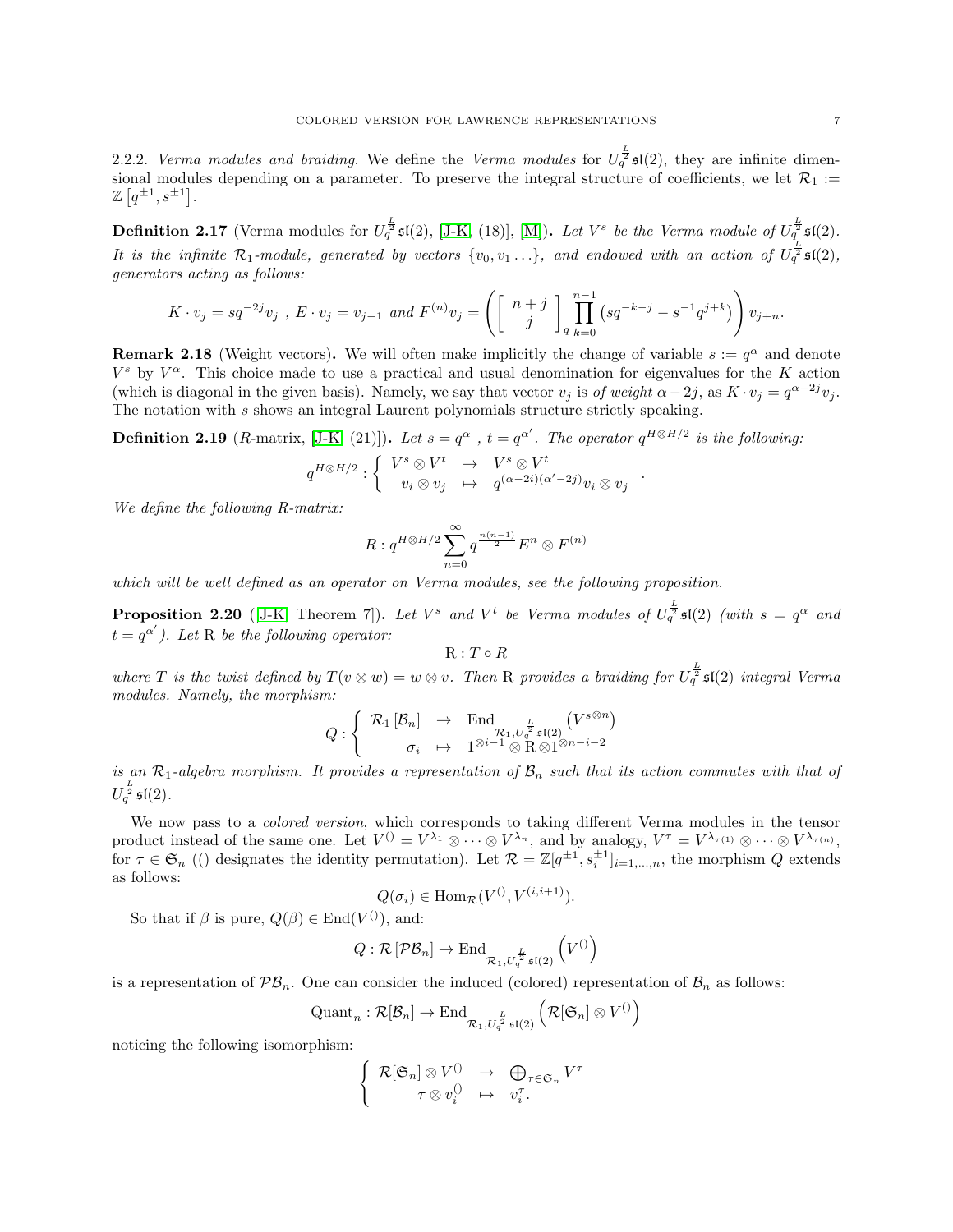2.2.3. Finite dimensional braid representations. Although braid group representations over products of Verma modules are infinite dimensional, it turns out that they are graded by finite dimensional subrepresentations.

<span id="page-7-2"></span>**Remark 2.21.** For  $r \in \mathbb{N}$ , the subspace  $W_{n,r} = Ker(K - (\prod_i s_i) q^{-2r})$  is such that  $\mathcal{R}[\mathfrak{S}_n] \otimes W_{n,r}$  provides a sub-representation of  $\mathcal{B}_n$ . We usually call  $W_{n,r}$  the space of *subweight* r vectors.

Let  $\{v_0^{\tau}, v_1^{\tau},...\}$  be the standard basis of  $V^{\tau}$ . The space  $W_{n,1}^{(i)} := (0, \otimes W_{n,1} \in V^{(i)}$  is spanned by  $(f_1, f_2, \ldots, f_n)$ , where the  $f_i$ 's are defined as follows:

$$
() \otimes f_1 = v_1^{\lambda_1} \otimes v_0^{\lambda_2} \otimes v_0^{\lambda_3} \otimes \cdots \otimes v_0^{\lambda_r}
$$

$$
() \otimes f_2 = v_0^{\lambda_1} \otimes v_1^{\lambda_2} \otimes \cdots \otimes v_0^{\lambda_r}
$$

and so on, with:

$$
() \otimes f_i = v_0^{\lambda_1} \otimes v_0^{\lambda_2} \otimes \cdots \otimes v_1^{\lambda_i} \cdots \otimes v_0^{\lambda_r}.
$$

These vectors are built as the tensor products of  $n-1$  maximal weight vectors plus one of weight ("submaximal"), namely  $v_1^{\lambda_i}$ , inserted on the *i*-th position of the tensor product.

2.2.4. Computation of generators' actions. We compute the action of braid groups generators over  $W :=$  $\bigoplus_{\tau \in \mathfrak{S}_n} W_{n,1}^{\tau}$ .

<span id="page-7-1"></span>**Remark 2.22.** Since  $E(v_0) = 0$ , if  $i + j \leq 1$ , then:

$$
R(v_i \otimes v_j) = q^{H \otimes H/2} (\text{Id} \otimes \text{Id} + E \otimes F^{(1)}) v_i \otimes v_j.
$$

The space W fulfill the conditions of this formula.

**Lemma 2.23.** Let  $\{v_0^{\lambda_i}, v_1^{\lambda_i}, ...\}$  and  $\{v_0^{\lambda_j}, v_1^{\lambda_j}, ...\}$  be the standard basis of Verma modules  $V^{s_i}$  and  $V^{s_j}$ respectively  $(i, j \in \{1, \ldots, n\})$ . Then:

$$
R(v_0^{\lambda_1} \otimes v_0^{\lambda_2}) = v_0^{\lambda_2} \otimes v_0^{\lambda_1}
$$
  
\n
$$
R(v_1^{\lambda_1} \otimes v_0^{\lambda_2}) = s_1 v_0^{\lambda_2} \otimes v_1^{\lambda_1} + (s_2^2 - 1)v_1^{\lambda_2} \otimes v_0^{\lambda_1}
$$
  
\n
$$
R(v_0^{\lambda_1} \otimes v_1^{\lambda_2}) = s_2 v_1^{\lambda_2} \otimes v_0^{\lambda_1}
$$

*Proof.* It is a straightforward computation from Definition [2.19](#page-6-0) and Remark [2.22.](#page-7-1)

**Corollary 2.24.** The representation of  $\mathcal{B}_n$  over  $W = \mathcal{R}[\mathfrak{S}_n] \otimes W_{n,1}$  is defined by the action of generators over the basis as follows:

$$
\begin{aligned}\n\text{Quant}_{n}(\sigma_{k})(\tau \otimes f_{k}) &= (1 - s_{\tau^{-1}(k)}^{2})(\left(k, k+1\right)\tau \otimes f_{k}\right) - s_{\tau^{-1}(k+1)}(\left(k, k+1\right)\tau \otimes f_{k+1}) \\
\text{Quant}_{n}(\sigma_{k})(\tau \otimes f_{k+1}) &= -s_{\tau^{-1}(k)}(k, k+1)\tau \otimes f_{k} \\
\text{Quant}_{n}(\sigma_{k})(\tau \otimes f_{i}) &= (i, i+1)\tau \otimes f_{i} \\
\text{if } i \neq k, k+1.\n\end{aligned}
$$

<span id="page-7-0"></span>2.3. Gassner representation from quantum ones. We recall the context of both representations, namely:

• from Section [2.1](#page-2-1) that Gassner<sub>n</sub> is a representation of  $B_n$ :

Gassner<sub>n</sub> : 
$$
\mathcal{R}[\mathcal{B}_n] \to \text{End}_{\mathcal{R}}\left(\mathcal{R}[\mathfrak{S}_n] \otimes \text{Span}(g_1,\ldots,g_n)\right)
$$

involving formal variables  $t_1, \ldots, t_n$ .

• from Section [2.2](#page-5-0) that  $\mathrm{Quant}_n$  is a representation of  $\mathcal{B}_n$ :

$$
\mathrm{Quant}_n: \mathcal{R}[\mathcal{B}_n] \to \mathrm{End}_{\mathcal{R}}\left(\mathcal{R}[\mathfrak{S}_n]\otimes Span(f_1,\ldots,f_n)=W\right)
$$

involving formal variables  $s_1, \ldots, s_n$ .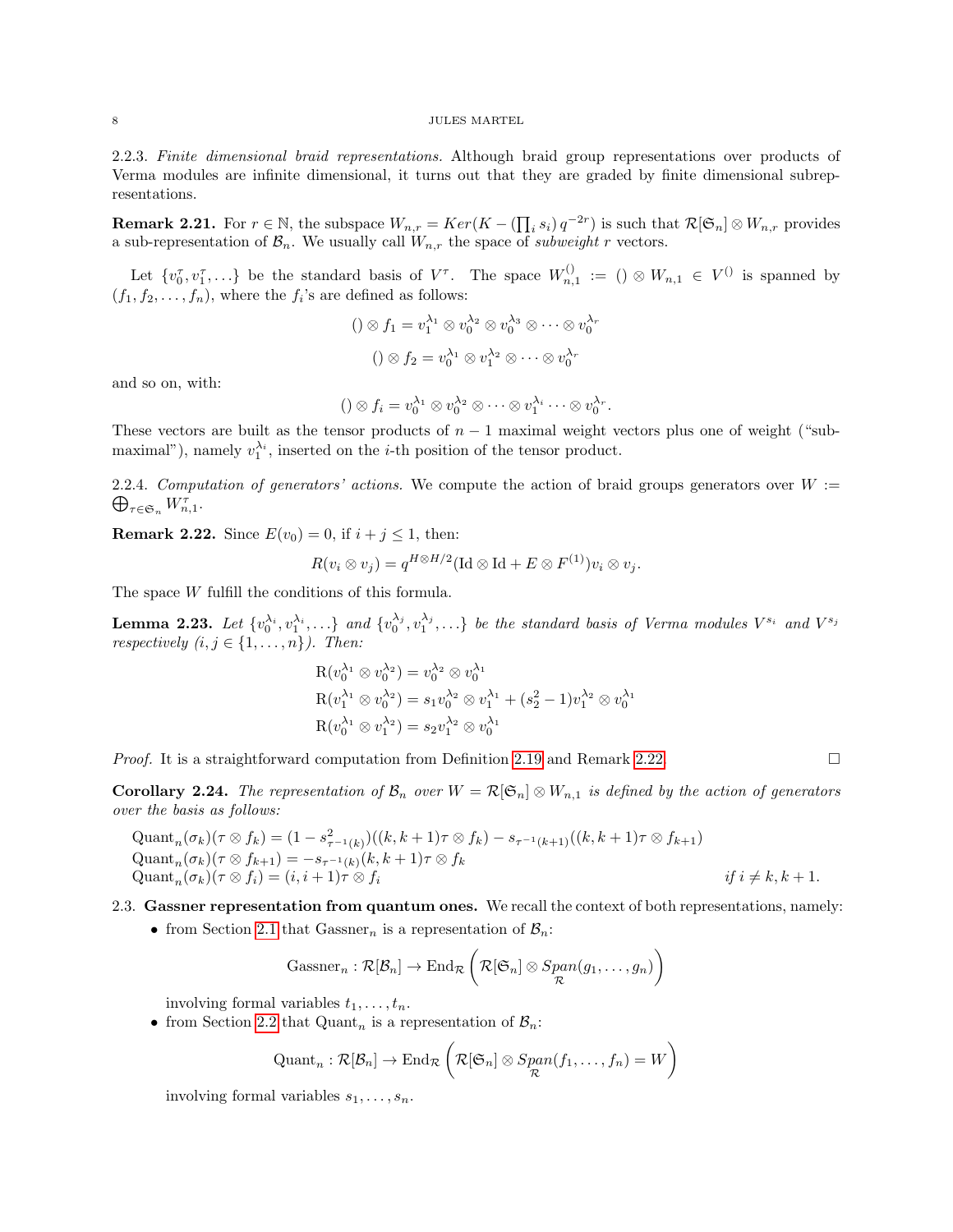In order to relate the representations Quant and Gassner, we need first to connect variables. We use the following identification:

$$
s_i^2 = t_i
$$

Then let  $\Phi$  be the following morphism relating both representations:

$$
\mathcal{R}[\mathfrak{S}_n] \otimes Span_{\mathcal{R}}(f_1, \ldots, f_n) \rightarrow \mathcal{R}[\mathfrak{S}_n] \otimes Span_{\mathcal{R}}(g_1, \ldots, g_n)
$$
  

$$
\tau \otimes f_i \longrightarrow \frac{1 - s_{\tau^{-1}(i)}^2}{\prod_{j=i}^n s_{\tau^{-1}(j)}} \tau \otimes g_i
$$

<span id="page-8-0"></span>**Theorem 2.25.** Gassner representations are of quantum type, namely the morphism  $\Phi$  conjugates Quant to Gassner, in the sense that for all  $n \in \mathbb{N}$ , for all  $\alpha \in \mathcal{B}_n$  the following relation holds:

$$
Gassner_n(\alpha) \circ \Phi = \Phi \circ \text{Quant}_n(\alpha)
$$

*Proof.* Let  $\sigma_k$  be a standard Artin generator of  $\mathcal{B}_n$ ,  $\tau \in \mathfrak{S}_n$ .

- Remark that if i is different from k and  $k+1$  then, as Quant and Gassner both act by identity over  $\tau \otimes f_i$ , the equality is trivial on these vectors. It remains two cases.
	- Case 1:  $i = k$ . Let's compute the two sides of the commutation equality. We begin with  $\Phi \circ$ Quant<sub>n</sub> $(\sigma_k)(\tau \otimes f_k)$ :

$$
\Phi \circ \text{Quant}_{n}(\sigma_{k})(\tau \otimes f_{k}) = \Phi \left( (1 - s_{\tau^{-1}(k)}^{2})(\left(k, k+1\right)\tau \otimes f_{k}\right) + s_{\tau^{-1}(k+1)}((k, k+1)\tau \otimes f_{k+1}) \right) \n= A \cdot (k, k+1)\tau \otimes g_{k} + B \cdot (k, k+1)\tau \otimes g_{k+1}
$$

where:

$$
A = (1 - s_{\tau^{-1}(k)}^2) \frac{1 - s_{\tau^{-1}(k+1)}^2}{\prod_{j=k}^n s_{\tau^{-1}(j)}}
$$

$$
B = s_{\tau^{-1}(k+1)} \frac{1 - s_{\tau^{-1}(k)}^2}{s_{\tau^{-1}(k)} \prod_{j=k+2}^n s_{\tau^{-1}(j)}} = s_{\tau^{-1}(k+1)}^2 \frac{1 - s_{\tau^{-1}(k)}^2}{\prod_{j=k}^n s_{\tau^{-1}(j)}}
$$

Now we compute  $\text{Gassner}_n(\sigma_k) \circ \Phi(\tau \otimes f_k)$ :

$$
\begin{array}{rcl}\n\text{Gassner}_n(\sigma_k) \circ \Phi(\tau \otimes f_k) & = & \frac{1 - s_{\tau^{-1}(k)}^2}{\prod_{j=k}^n s_{\tau^{-1}(j)}} \text{Gassner}_n(\sigma_k) (\tau \otimes g_k) \\
& = & \frac{1 - s_{\tau^{-1}(k)}^2}{\prod_{j=k}^n s_{\tau^{-1}(j)}} \left( (1 - s_{\tau^{-1}(k+1)}^2)(k, k+1) \tau \otimes g_k \right. \\
& & \left. + s_{\tau^{-1}(k+1)}^2(k, k+1) \tau \otimes g_{k+1} \right) \\
& = & \Phi \circ \text{Quant}_n(\sigma_k) (\tau \otimes f_k).\n\end{array}
$$

The last equality comes from the expression of  $\Phi \circ \text{Quant}_n(\sigma_k)(\tau \otimes f_k)$  obtained above, and provides the conjugation in this case.

• Case 2:  $i = k + 1$ . We begin with the computation of  $\Phi \circ \text{Quant}_{n}(\sigma_{k})(\tau \otimes f_{k+1})$ :

$$
\Phi \circ \text{Quant}_{n}(\sigma_{k})(\tau \otimes f_{k+1}) = \Phi \left(s_{\tau^{-1}(k)}(k, k+1)\tau \otimes f_{k}\right)
$$
  
\n
$$
= s_{\tau^{-1}(k)} \frac{1 - s_{\tau^{-1}(k+1)}}{\prod_{j=k}^{n} s_{\tau^{-1}(j)}} (k, k+1)\tau \otimes g_{k}
$$
  
\n
$$
= \frac{1 - s_{\tau^{-1}(k+1)}}{\prod_{j=k+1}^{n} s_{\tau^{-1}(j)}} (k, k+1)\tau \otimes g_{k}
$$

Now we compute  $\text{Gassner}_n(\sigma_k) \circ \Phi(\tau \otimes f_{k+1})$ :

Gassner<sub>n</sub>(
$$
\sigma_k
$$
)  $\circ \Phi(\tau \otimes f_{k+1})$  = Gassner<sub>n</sub>( $\sigma_k$ )  $\left( \frac{1 - s_{\tau-1(k+1)}}{\prod_{j=k+1}^n s_{\tau-1(j)}} \tau \otimes f_k \right)$   
 =  $\frac{1 - s_{\tau-1(k+1)}}{\prod_{j=k+1}^n s_{\tau-1(j)}} \tau \otimes g_k$   
 =  $\Phi \circ \text{Quant}_n(\sigma_k)(\tau \otimes f_{k+1})$ 

The last equality coming from the expression of  $\Phi \circ \text{Quant}_n(\sigma_k)(\tau \otimes f_{k+1})$  obtained above, and provides the desired equality.

.

We have proved that for any generator  $\sigma_k$  of  $\mathcal{B}_n$ , its representations by Quant<sub>n</sub> and by Gassner<sub>n</sub> are conjugated by  $\Phi$ . As Quant<sub>n</sub> and Gassner<sub>n</sub> are representations, the theorem is proved for all braids.  $\square$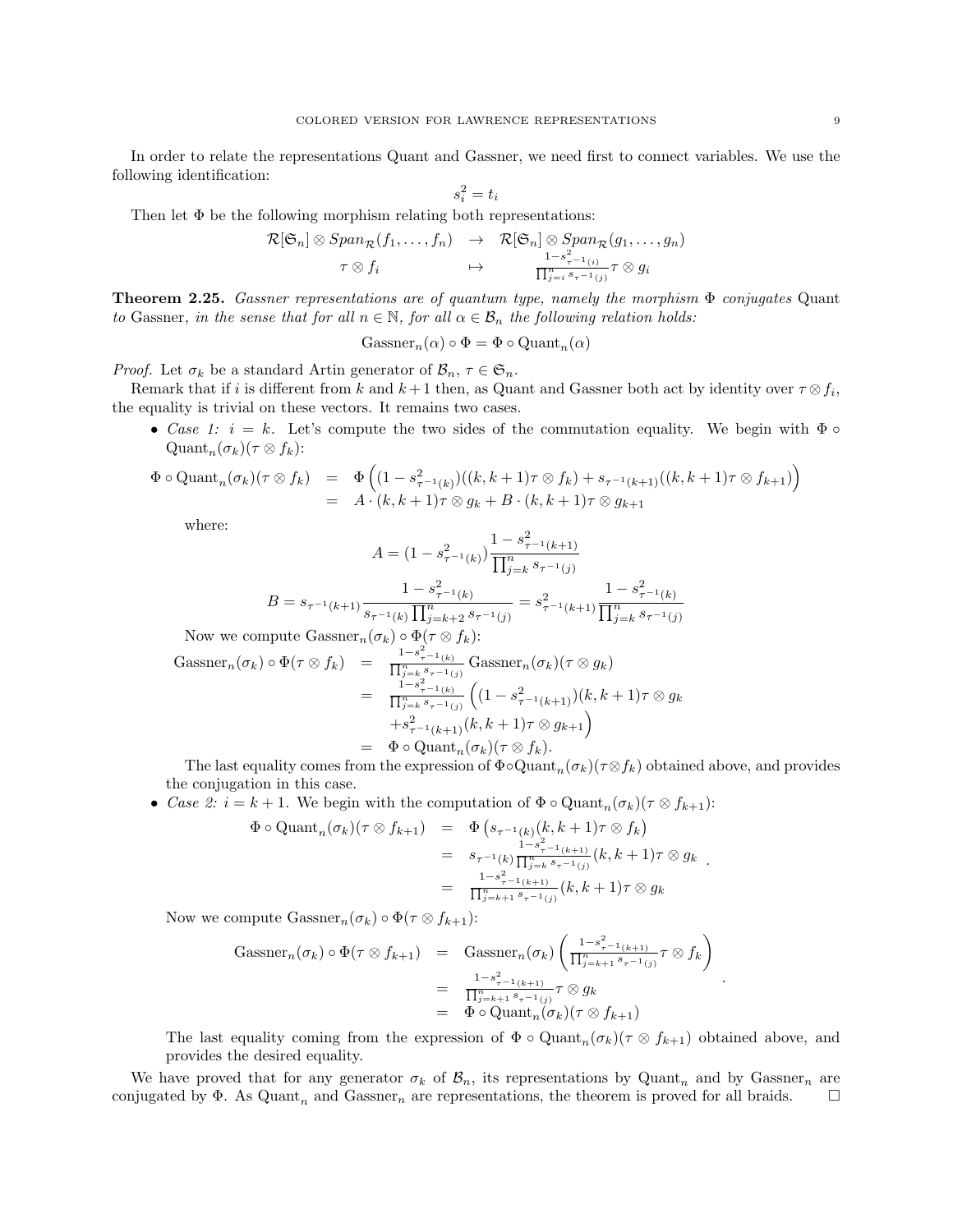**Remark 2.26.** The morphism  $\Phi$  is invertible whenever  $s_i \neq \pm 1$  for all  $i \in \{1, \ldots, n\}$ . [\[M,](#page-27-8) Theorem 3] provides an isomorphism of modules preserving the integral Laurent polynomials structure of coefficients, by use of an appropriate basis for the Gassner representation.

#### 3. Colored BKL representations

<span id="page-9-0"></span>In this section, we construct BKL-like homological representations of braid groups, called *colored BKL* representations. We follow the construction of [\[K-T\]](#page-27-18) and [\[Big\]](#page-27-4) for the (uncolored) BKL-representation that inspires a generalization of it. We follow ideas from [\[Big\]](#page-27-4) to compute the matrices of this representation. This construction corresponds to the level  $r = 2$  of the one over modules  $\mathcal{H}_r^{\text{abs}}$  in [\[M\]](#page-27-8). Although the obtained representations are the same, the following construction is different: it involves Fox calculus for the computation of the homology, and uses a pairing to compute matrices. Matrices are given in Bigelow's basis of forks, we follow his work [\[Big\]](#page-27-4).

<span id="page-9-1"></span>3.1. Construction and Faithfulness. The general concept of Lawrence's representations, see [\[Law,](#page-27-2) [M\]](#page-27-8), is to make the braid group act on a homology group of a certain covering of the configuration space of several points in the punctured disk. We recall Definition [1.3](#page-1-1) of the configuration spaces of points.

**Definition 3.1** (Configuration space of the punctured disk). Let  $n, m$  be integers. The configuration space  $C_{n,m}$  of m unordered points in  $D_n$  is defined as follows:

$$
C_{n,m} = \{(z_1, \ldots, z_m) \in (D_n)^m \text{ s.t. } z_i \neq z_j \text{ for } i \neq j\}/\mathfrak{S}_m
$$

where  $\mathfrak{S}_m$  acts by permutation on the order of coordinates.

Let  $C := C_{n,2}$  for n fixed (we omit n in this notation whenever no confusion arises).

We denote  $\{x, y\}$  an element of  $C(\{x, y\} = \{y, x\})$ , and  $c = \{d_1, d_2\}$  a base point of C with the  $d_i$ 's lying in the boundary of  $D_n$ .

**Proposition 3.2** ([\[P-P,](#page-27-19) Proposition 1.3]). The first homology group of C, namely  $H_1(C,\mathbb{Z})$  is isomorphic to  $\mathbb{Z}^n \oplus \mathbb{Z}$ .

<span id="page-9-2"></span>Definition 3.3. We consider the Hurewicz morphism:

$$
Hurewicz : \pi_1(C) \to H_1(C) = \mathbb{Z}^n \oplus \mathbb{Z} = \langle q_1 \rangle \oplus \cdots \oplus \langle q_n \rangle \oplus \langle t \rangle,
$$

and we denote by  $\tilde{C}$  the covering corresponding to the kernel of this map, namely the maximal abelian cover.

The homology group  $H_2(\widetilde{C})$  is turned into a  $\mathbb{Z}\left[q_1^{\pm 1},\ldots,q_n^{\pm 1},t^{\pm 1}\right]$ -module. We are going to show that, in Lawrence's construction spirit, this homological module is acted upon by  $\mathcal{PB}_n$  by  $\mathbb{Z}\left[q_1^{\pm 1},\ldots,q_n^{\pm 1},t^{\pm 1}\right]$ module automorphisms. This action is the so called *colored BKL representation*; it is shown in the general case of Lawrence representations (all level of gradings) in [\[M,](#page-27-8) Lemma 6.34]. Here we follow [\[Big\]](#page-27-4).

**Remark 3.4.** In Definition [3.3,](#page-9-2) we keep the  $n + 1$  generators of the abelianized group, while the *uncolored* version from [\[Big\]](#page-27-4) consists in post-composing this Hurewicz map with an augmentation morphism, sending the *n* generators  $q_i$ 's to a single one.

A path  $\xi : I \to C$  is a pair of paths  $\xi = \{\xi_1, \xi_2\}$  where  $\xi_1, \xi_2 : I \to D_n$ . As we are looking to unordered pairs of points, there are two possibilities for a path  $\xi$  to be a loop:

$$
\xi_1(0) = \xi_1(1)
$$
 and  $\xi_2(0) = \xi_2(1)$ 

so that both  $\xi_i$ 's are loops, or:

$$
\xi_1(0) = \xi_2(1)
$$
 and  $\xi_2(0) = \xi_1(1)$ ,

where  $\xi_1$  and  $\xi_2$  permutes their endpoints (they are not loops) but the product  $\xi_1 \xi_2$  is a loop.

We define invariants  $w_i$  of homotopy classes of loops in C for all  $i \in \{1, \ldots, n\}$  and for the two cases of a loop  $\xi = {\xi_1, \xi_2}$  of C:

• If  $\xi_1$  and  $\xi_2$  both are loops, then we define  $w_i(\xi) = w_i(\xi_1) + w_i(\xi_2)$  where  $w_i(\xi_k)$  is the winding number of  $\xi_k$   $(k = 1, 2)$  around the puncture  $p_i$ .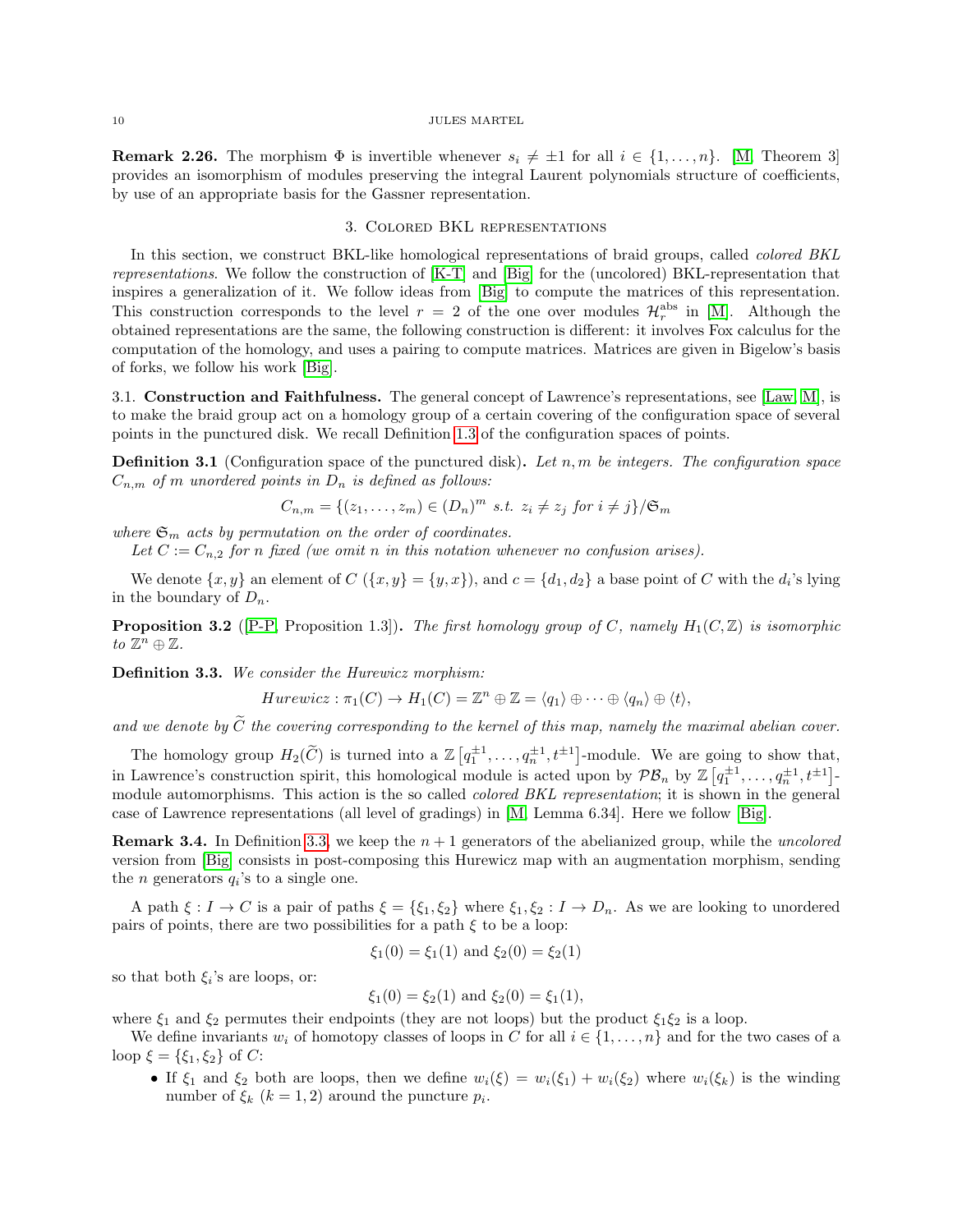• For the case where  $\xi_1$  and  $\xi_2$  permute base points we define  $w_i(\xi) = w_i(\xi_1\xi_2)$  to be the winding number around the puncture  $p_i$  of the loop  $\xi_1 \xi_2$ .

We define another invariant  $u$ , remarking that the map:

$$
\begin{cases}\nI & \to & S^1 \\
s & \mapsto & \frac{\xi_1(s) - \xi_2(s)}{|\xi_1(s) - \xi_2(s)|}\n\end{cases}
$$

sends  $s = 0, 1$  to the same points or to opposite ones. Hence, the square of this function provides a loop of  $S^1, u(\xi)$  is the index of it. Note that  $u(\xi)$  is even if the  $\xi_i$ 's are loops, odd otherwise. These classic invariants are additive with respect to product of loops and preserved under homotopy.

These invariants can equivalently be defined as follows:

$$
w_i(\xi) = \frac{1}{2\pi i} \left( \int_{\xi_1} \frac{dz}{z - p_i} + \int_{\xi_2} \frac{dz}{z - p_i} \right)
$$

and:

$$
u(\xi) = \frac{1}{\pi i} \int_{\xi_2 - \xi_1} \frac{dz}{z}.
$$

The map:

$$
\phi: \xi \to q_1^{w_1(\xi)} \cdots q_n^{w_n(\xi)} t^{u(\xi)}
$$

is a surjective group homomorphism from  $\pi_1(C)$  to the free abelian group with  $(n+1)$  generators  $q_1, \ldots, q_n, t$ . It corresponds to the Hurewicz map, see the introduction of [\[K2\]](#page-27-7).

Then  $\widetilde{C} \to C$  is the covering map corresponding to the kernel of  $\phi$ , and  $\mathcal{H} = H_2^{lf}(\widetilde{C}, \mathbb{Z})$  is a module over  $\mathcal{R} = \mathbb{Z} \left[ q_1^{\pm 1}, \ldots, q_n^{\pm 1}, t^{\pm 1} \right]$ , once we choose a lift  $\tilde{c}$  of the base point c to  $\tilde{C}$ . The letters lf indicate the locally finite version of the singular homology, see [\[M,](#page-27-8) Appendix] for precisions.

We recall that if f is a self-homeomorphism of  $D_n$  (which is the identity on the boundary), it induces a homeomorphism  $\hat{f}: C \to C$  by:

(2) 
$$
\hat{f}(\{x,y\}) = \{f(x), f(y)\}
$$

Note that  $f(c) = c$  as  $d_1$  and  $d_2$  are picked in the boundary of  $D_n$ . We define the induced automorphism  $f_{\#}$ of  $\pi_1(C, c)$ . The following holds.

**Lemma 3.5.** Let f be such a self-diffeomorphism but fixing punctures pointwise. Then  $\phi \circ f_{\#} = \phi$ .

*Proof.* We need to verify that the invariants  $w_i$  and u are preserved by  $f_{\#}$ .

For u,  $u \circ f_{\#} = u$  holds because this invariant does not "see" the punctures, i.e. u factors through the embedding  $D_n \to D^2$ , where  $D^2$  designates the (unpunctured) unit disk. Forgetting the punctures, all homeomorphisms are isotopic to the identity (Alexander trick [\[F-M\]](#page-27-14)), so that  $u \circ f_{\#} = u$ .

For  $w_i$ , it comes from the fact that the equality  $w_i \circ f_{\#} = w_i$  holds for small loops encircling the punctures, and then for arbitrary loops since it only depends on the homology class in the first homology group of  $D_n$ which is generated by these small loops.

Here, the difference with construction in [\[Big\]](#page-27-4) is that we need  $f$  to fix the punctures. Otherwise, a small circle encircling a puncture transported by  $f$  could count  $+1$  for a different winding number before and after the application of  $f$ .

 $\Box$ 

This lemma implies that, in the case where f does not permute punctures,  $\hat{f}$  uniquely lifts to a map  $\tilde{f}: \tilde{C} \to \tilde{C}$  fixing any lift of c, and that  $\tilde{f}$  commutes with covering deck-transformations. Therefore it induces an R-linear automorphism  $f_*$  of  $H$ , that is an invariant of the isotopy class of f. Consequently, it defines a representation of the pure braid group.

<span id="page-10-0"></span>Definition 3.6 (Colored BKL representation). The colored Bigelow–Krammer–Lawrence representation of the pure braid group is:

$$
\mathcal{R}[\mathcal{PB}_n] \to \mathop{Aut}_R(\mathcal{H}) \ , \ [f] \mapsto f_*
$$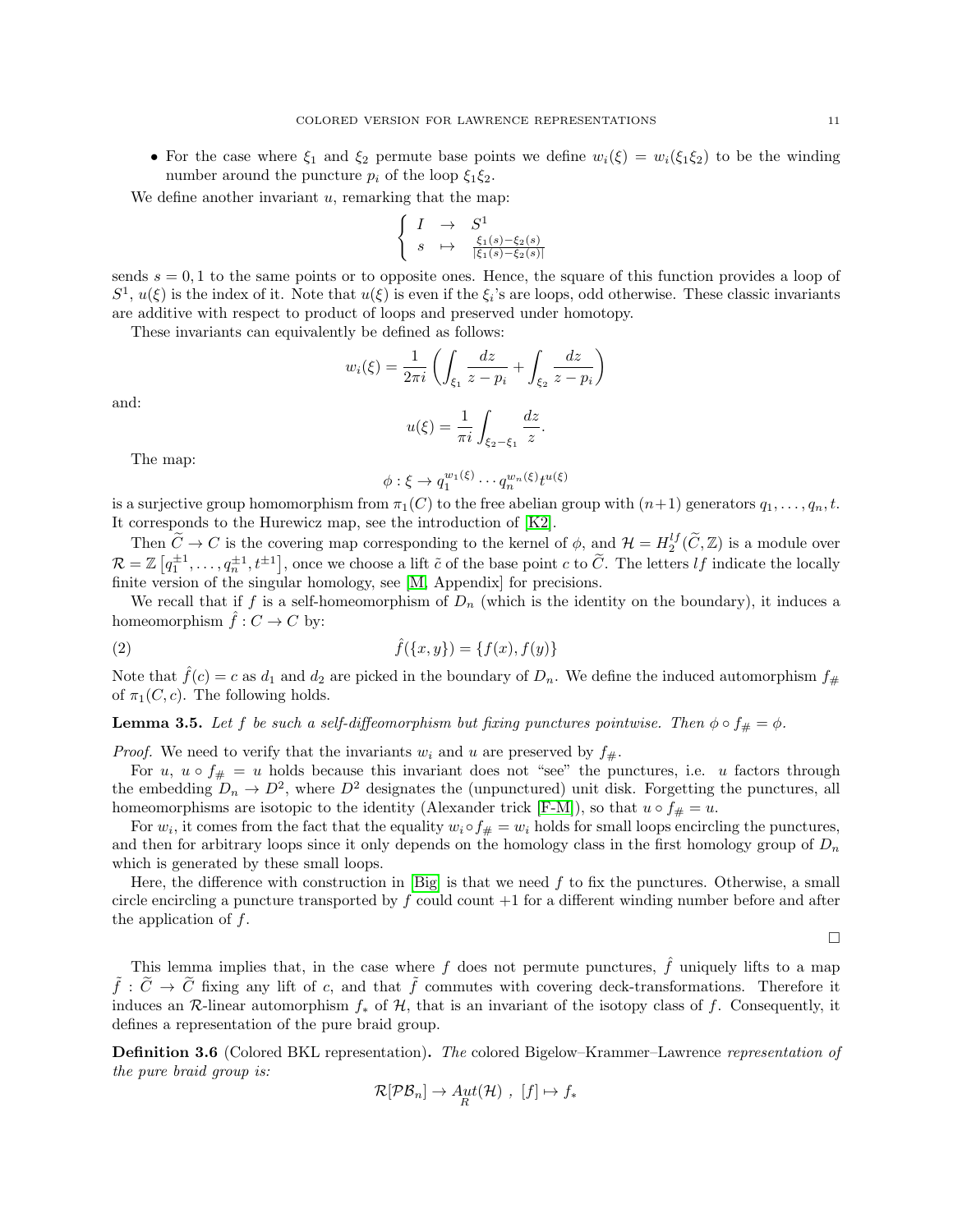where  $\mathcal{PB}_n$  refers to the pure mapping class group of the punctured disk, which corresponds exactly to (isotopy classes of ) homeomorphisms fixing punctures pointwise.

What follows immediately, is that by specializing every variables  $q_i$  to the same variable q we obtain the BKL representation of  $\mathcal{PB}_n$  as a subgroup of  $\mathcal{B}_n$ , so that the following holds.

**Proposition 3.7** ([\[Kra\]](#page-27-5) [\[Big\]](#page-27-4)). The colored BKL representation of  $\mathcal{PB}_n$  is faithful.

To get a representation of the whole braid group, one has to consider  $\mathcal{H} \otimes \mathcal{R}[\mathfrak{S}_n]$ , see Section [5.](#page-25-0)

<span id="page-11-2"></span>Definition 3.8 (Colored BKL representation). The colored Bigelow–Krammer–Lawrence representation of the braid group is:

$$
\mathcal{R}[\mathcal{B}_n] \to \mathop{Aut}_R(\mathcal{H} \otimes \mathcal{R}[\mathfrak{S}_n]).
$$

<span id="page-11-0"></span>3.2. Pairing between forks and noodles. We recall definitions of forks and noodles, together with a pairing between these objects. Everything is adapted from [\[Big\]](#page-27-4).

**Definition 3.9** (Fork,  $m = 2$ ). A fork is an embedded tree  $F \in D_n$  with four vertices  $d_1, p_i, p_j$ , and z such that  $F \cap \partial D_n = \{d_1\}$ , F intersects the punctures only in  $p_i, p_j$ , and all three edges have z as a vertex.

- The edge containing  $d_1$  is called the handle of F and denoted  $H(F)$ .
- The union of other two edges is called the tine of  $F$  and denoted  $T(F)$ .
- The tine is oriented in such a way that it has the handle lying on its right.

For any fork F we construct an associated surface  $\tilde{\Sigma}$  in  $\tilde{C}$  as follows. First let F' be the parallel fork of  $F$  with a parallel tine with same endpoints and parallel handle based on  $d_2$ . We define the following surface of C:

$$
\Sigma(F) = \left\{ \{x, y\} \text{ s.t. } x \in T(F) \setminus \{p_1, \ldots, p_n\} \right\}, y \in T(F') \setminus \{p_1, \ldots, p_n\} \}.
$$

In order to get a surface of  $\widetilde{C}$  we need to choose a lift of  $\Sigma(F)$ . We use the handle to do so. Let  $\widetilde{\beta}$  be the lift beginning at  $\tilde{c}$  of  $\{\beta_1,\beta_2\}$  where  $\beta_1,\beta_2$  are respectively the handle of F and F' starting on  $d_1$  and  $d_2$ . Let  $\widetilde{\Sigma}(F)$  be the lift of  $\Sigma(F)$  which contains  $\widetilde{\beta}(1)$ .

**Definition 3.10** (Noodle). A Noodle is an arc embedded in  $D_n$  going from  $d_1$  to  $d_2$ .

We construct a surface associated to  $N$  as follows:

<span id="page-11-1"></span>
$$
\Sigma(N) = \left\{ \{x, y\} \in C \text{ s.t. } x, y \in N \right\},\
$$

and then we choose  $\tilde{\Sigma}(N)$  to be the lift of  $\Sigma(N)$  which contains  $\tilde{c}$ .

Let F be a fork and N a noodle, and let  $\widetilde{\Sigma}(F)$  and  $\widetilde{\Sigma}(N)$  the associated surfaces of  $\widetilde{C}$ . Suppose that  $T(F)$ and N intersect transversely in some points  $z_1, \ldots, z_l$ , and  $T(F')$  and N intersect transversely in  $z'_1, \ldots, z'_l$ such that  $z_i$  and  $z'_i$  are joint by a short piece of N not containing any other intersection point. Surfaces  $\tilde{\Sigma}(F)$ and  $\widetilde{\Sigma}(N)$  do not intersect necessarily because of the choice of the lift, but there exists a unique monomial  $m_{i,j} = \prod_{k \in \{1,\ldots,l\}} q_k^{w_k(\xi_{i,j})} t^{u_{i,j}}$  such that  $m_{i,j} \widetilde{\Sigma}(N)$  intersects  $\widetilde{\Sigma}(F)$  at a point lying over  $\{z_i, z'_j\}$ . Let  $\epsilon_{i,j}$  be the sign of the intersection. We define the pairing as follows:

(3) 
$$
\langle N, F \rangle = \sum_{i=1}^{l} \sum_{j=1}^{l} \epsilon_{i,j} m_{i,j}.
$$

To compute explicitly  $m_{i,j}$  we define a path of  $\tilde{C}$  using composition of the following arcs:

- $\alpha_1$  from  $d_1$  to the handle of F,  $\alpha_2$  from  $d_2$  to the handle of F',
- $\beta_1$  from z to  $z_i$  along  $T(F)$ ,  $\beta_2$  from z' to  $z'_j$  along  $T(F')$ ,
- $\gamma_1$  from  $z_i$  to one of the  $d_i$ 's in such a way that it doesn't cross  $z'_j$ ,
- $\gamma_2$  from  $z'_j$  to one of the  $d_i$ 's in such a way that it doesn't cross  $z_i$ .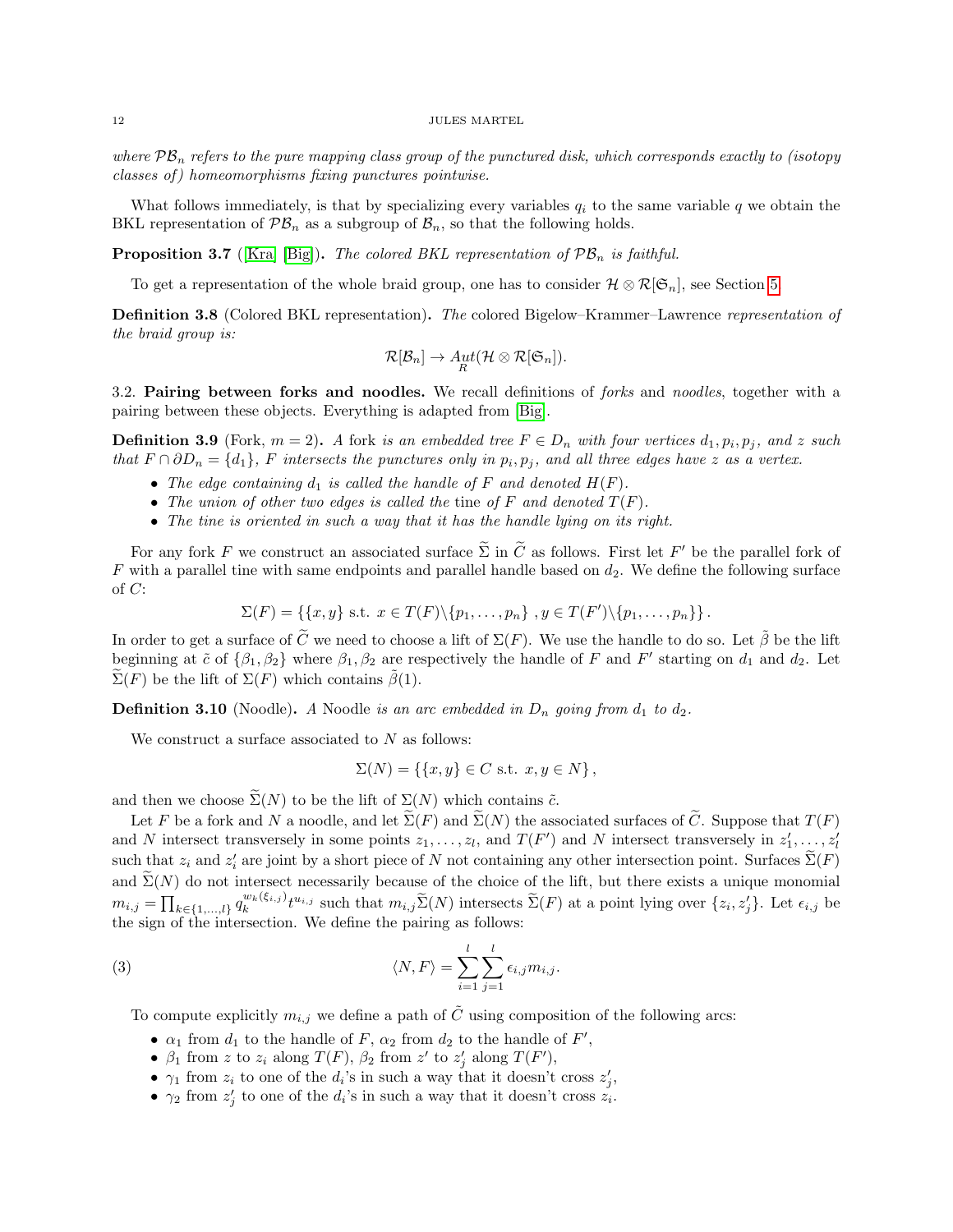Then we define the loop  $\delta_{i,j}$  of C:

$$
\delta_{i,j} = {\alpha_1, \alpha_2} {\beta_1, \beta_2} {\gamma_1, \gamma_2}
$$

Let  $\tilde{\delta}_{i,j}$  be the lift of  $\delta_{i,j}$  to  $\tilde{C}$  beginning at  $\tilde{c}$ . This path goes first from  $\tilde{c}$  to  $\tilde{\Sigma}(F)$  then to the lift of  $\{z_i, z'_j\}$  lying over  $\tilde{\Sigma}(F) \cap m_{i,j} \tilde{\Sigma}(N)$ , so that it ends in  $m_{i,j} \tilde{c}$ . It is a path from  $\tilde{c}$  to  $m_{i,j} \tilde{c}$ , so that we have:

$$
m_{i,j} = \phi(\delta_{i,j}).
$$

From [\[Big,](#page-27-4) Claim 3.3], we have:

$$
\epsilon_{i,j} = -m_{i,i}m_{j,j}m_{i,j}(q = 1, t = 1).
$$

as the intersection sign is computable in  $C$  (does not depend on which covering one lifts the surfaces to), it is the same as for BKL representations, see [\[Big,](#page-27-4) Equation (1)].

Bigelow's proof of the faithfulness involves the following two lemmas.

<span id="page-12-1"></span>**Lemma 3.11** (Basic Lemma, [\[Big\]](#page-27-4)). The noodle-fork pairing is well defined. Furthermore, if  $[\sigma]$  lies in the kernel of the Bigelow Krammer-Lawrence representation, then

$$
\langle N, F \rangle = \langle N, \sigma(F) \rangle
$$

for any fork F and noodle N.

This will allow us to use this pairing for computing matrices, see next section. The following key lemma is stated for informal reasons.

**Lemma 3.12** (Key Lemma, [\[Big\]](#page-27-4)). Let N be a noodle and let F be a fork. Then  $\langle N, F \rangle = 0$  if and only if N and  $T(F)$  do not intersect (up to isotopy).

<span id="page-12-0"></span>3.3. Matrices for colored BKL representations. Inspired by Part 4 of [\[Big\]](#page-27-4) we give explicit matrices for colored BKL representations.

<span id="page-12-2"></span>**Proposition 3.13.**  $H$  is a free  $R$ -module. It has a basis:

$$
\{v_{j,k} : 1 \le j \le k \le n\}
$$

The group  $\mathcal{B}_n$  acts on  $\mathcal{H} \otimes \mathcal{R}[\mathfrak{S}_n]$  by the induced action from  $\mathcal{PB}_n$ . We give the action of the standard generators  $\sigma_i$  on  $\mathcal{H} \otimes 1$ , let  $\tau = (i, i + 1)$ .

$$
\sigma_i(v_{j,k} \otimes 1) = \begin{cases} v_{j,k} \otimes \tau, & i \notin \{j-1,j,k,k-1,k\} \\ q_{j-1}v_{i,k} \otimes \tau + (q_{j-1}^2 - q_{j-1})v_{i,j} \otimes \tau + (1-q_{j-1})v_{j,k} \otimes \tau, & i = j-1 \\ v_{j+1,k} \otimes \tau, & i = j \neq k-1 \\ q_{k-1}v_{j,i} \otimes \tau + (1-q_{k-1})v_{j,k} \otimes \tau + (q_{k-1}^2 - q_{k-1})tv_{i,k} \otimes \tau, & i = k-1 \neq j \\ v_{j,k+1} \otimes \tau, & i = k \\ t q_j^2 v_{j,k} \otimes \tau, & i = j = k-1 \end{cases}
$$

One remarks that the only variable appearing above is  $q_i$ . We wanted to emphasize the links with indexes of vectors, which could be useful to follow permutations of punctures and variables.

*Proof.* First we compute the homology using the Cayley complex defined in [\[Big,](#page-27-4) Section 4]. For  $j = 1, \ldots, n$ , let  $\zeta_i$  be the loop based at  $d_1$  and running once counterclockwise around  $p_i$ . Let  $x_i$  be the loop  $\{\zeta_i, d_2\}$ of C. Let  $\tau_1$  be an arc from  $d_1$  to  $d_2$  and  $\tau_2$  from  $d_2$  to  $d_1$  such that  $\tau_1\tau_2$  is a simple closed curve oriented counterclockwise and enclosing no puncture points, and let y be the loop  $\{\tau_1, \tau_2\}$  of C. We define the set  $\mathcal{G}$ :

$$
\mathcal{G} = \{x_1, \ldots, x_n, y\}.
$$

Now we define some relations, for  $j \in \{1, \ldots, n\}$ :

$$
r_{j,j}=[x_j, yx_jy],
$$

and for  $1 \leq j < k \leq n$ :

$$
r_{j,k} = \left[x_j, y x_k y^{-1}\right]
$$

where the bracket refers to the commutator, and we define the set  $\mathcal{R} = \{r_{j,k} \text{ for } 1 \leq j \leq k \leq n\}.$ 

.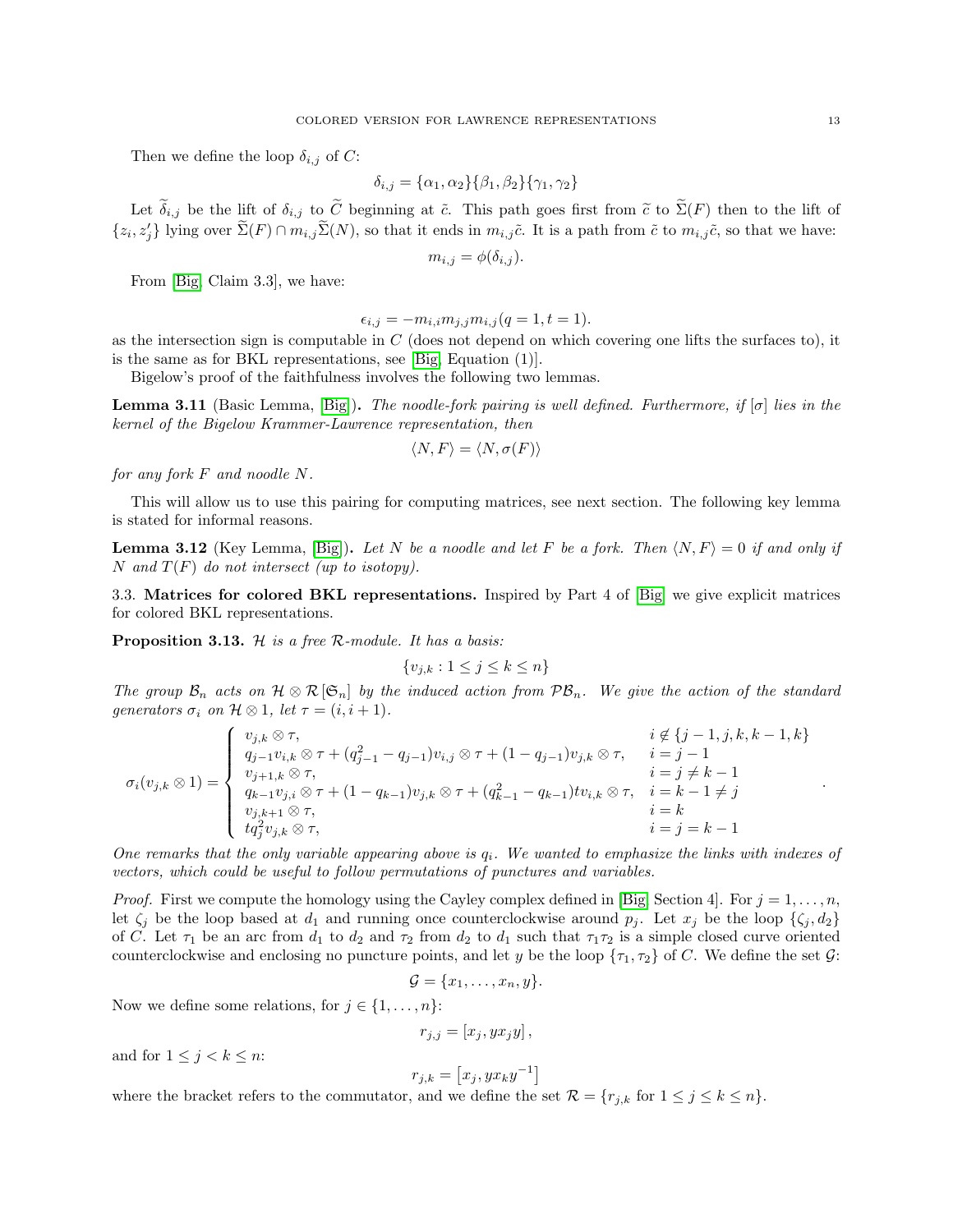**Proposition 3.14** ([\[Big,](#page-27-4) Section 4]). Let K be the Cayley Complex of  $\langle \mathcal{G} | \mathcal{R} \rangle$ . Then C is homotopically equivalent to K. It follows that a presentation of  $\pi_1(C)$  is given by:  $\langle \mathcal{G} | \mathcal{R} \rangle$ .

Now we can compute  $H$  using the Fox derivatives (see Definition [2.1\)](#page-2-2). We let  $C_1$  and  $C_2$  be the free R-modules with basis  $\{e_q : g \in \mathcal{G}\}\$  and  $\{f_r : r \in \mathcal{R}\}\$  respectively. For any word in  $\mathcal{G}$ , we define  $[w] \in C_1$ according to these rules:

$$
\begin{array}{rcl}\n[1] & = & 0\\ \n[gw] & = & e_g + \phi(g)[w] \\
[g^{-1}w] & = & \phi(g)^{-1}([w] - e_g)\n\end{array}
$$

for  $g \in \mathcal{G}$ . Then  $H_2(\widetilde{C})$  is the kernel of the map  $\partial : C_2 \to C_1$  defined by  $\partial f_r = [r]$ .

The computation gives:

$$
\partial f_r = \begin{cases} (q_j t + 1)((1-t)[x_j] + (q_j - 1)[y]) & \text{if } r = r_{j,j} \\ (1-q_k)[x_j] + (1-q_k)(q_j - 1)[y] + t(q_j - 1)[x_k] & \text{if } r = r_{j,k} \end{cases}
$$

.

If we restrict the morphism to the space  $Span(f_{i,j}, f_{j,k}, f_{k,k})$ , we get the matrix:

$$
\begin{pmatrix}\n(1-t)(q_jt+1) & (1-q_k) & 0 \\
(q_j-1)(q_jt+1) & (1-q_k)(q_j-1) & (q_k-1)(q_kt+1) \\
0 & t(q_j-1) & (1-t)(q_kt+1)\n\end{pmatrix}
$$

which corresponds to the only non-vanishing block of the application  $\partial$ . Each block has a rank one kernel generated by the vector:

$$
v_{j,k} = -(1 - q_k)(q_k t + 1)f_{j,j} + (1 - t)(q_k t + 1)(q_j t + 1)f_{j,k} - t(q_j - 1)(q_j t + 1)f_{k,k}
$$

so that we get a basis of  $H_2(C)$ , namely  $\{v_{j,k} : 1 \le j < k \le n\}.$ 

Now a nice way to compute the matrices for the action of  $\sigma_i$ , is to find forks  $F_{j,k}$  which correspond to the vector  $v_{j,k}$ , and to use the pairing with some noodles to get the expression of vectors in the fork basis, knowing the basic lemma (Lemma [3.11\)](#page-12-1). In what follows we still abusively use  $F$  to designate both the fork and the associated homology class of  $\Sigma(F)$ .

Let's fix  $d_1$  and  $d_2$  lying in the lower half plane of the boundary of  $D_n$ .

**Definition 3.15** (Standard fork). For each  $1 \leq j < k \leq n$ , let  $F_{j,k}$  be the fork that lies entirely in the lower half of  $D_n$  such that the endpoints of  $T(F_{j,k})$  are the punctures  $p_j$  and  $p_k$ , we usually call it a standard fork.

<span id="page-13-1"></span>Remark 3.16. In [\[M,](#page-27-8) Section 7.1] one can find a generalization of forks to higher configuration spaces of points  $(m \geq 2)$ , that can also be found in [\[Ito\]](#page-27-3). We want to warn the reader that Bigelow's standard forks defined above are not multiforks according to the definitions from [\[M,](#page-27-8) [Ito\]](#page-27-3). Indeed in the multiforks the segments only connect consecutive punctures (but maybe different ones) while Bigelow's standard forks can join any two different punctures (but the second configuration point is then taken in the parallel fork, having same punctures as ends).

<span id="page-13-0"></span>**Remark 3.17.** There exists  $\lambda \in \mathcal{R}$  such that for all  $j, k \in \{1, ..., n\}$ :

$$
F_{j,k} = \lambda v_{j,k}
$$

(in terms of homology classes). The proof of this fact is exactly the same as the one for the uncolored version, see [\[Big\]](#page-27-4) proof of Theorem 4.1. This is achieved noticing that it is sufficient to consider the homology module restricted to the disk containing  $F_{j,k}$ , its endpoints, and no other puncture.

By Remark [3.17,](#page-13-0) we compute the braid action over standard forks. There are cases where  $\sigma_i(F_{j,k})$  is directly a standard fork, namely:

- $i \notin \{j-1, j, k-1, k\}$
- $i = j \neq k 1$
- $\bullet i = k$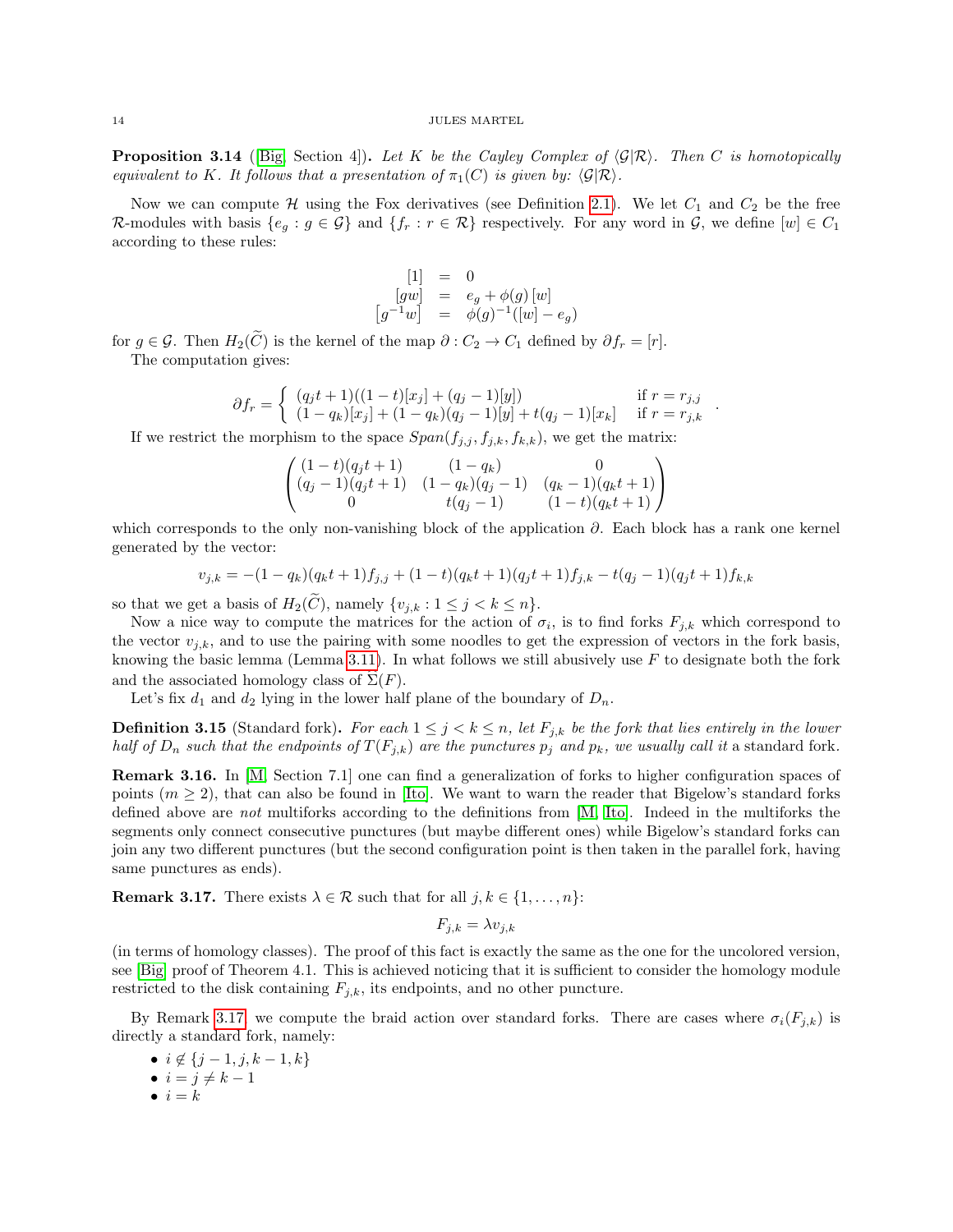In the case  $i = j = k - 1$ , the fork  $\sigma_i(F_{j,k})$  has the tine edges as  $F_{j,k}$  with opposite orientations:



where in red is represented the handle, and in black the tine. The handle joins the boundary in  $d_1$  outside the parenthesis. It follows that it represents the same surface in C as  $F_{i,k}$  with the same orientation (both interval are reversed). Then the classes in  $\tilde{C}$  differ by a covering transformation. We obtain that  $\sigma_i(v_{j,k}) = tq_j^2 v_{j,k}$ . A similar computation is made in [\[M\]](#page-27-8), in Example 4.2, using the handle rule introduced in Remark 4.1 and recalled in the present paper in Remark [4.11,](#page-23-0) that deals with a change of handle for forks. The remaining cases are  $i = j - 1$  and  $i = k - 1 \neq j$ . The following claim restricts the linear combination, and is proved exactly the same way as Claim 4.2 of [\[Big\]](#page-27-4):

<span id="page-14-1"></span>**Claim 3.18** ([\[Big,](#page-27-4) Claim 4.2]).  $\sigma_i(v_{j,k})$  is a linear combination of  $v_{j',k'}$  with  $j', k' \in \{i, i+1, j, k\}$ 

In the case  $i = j - 1$  for instance, this claim implies that there exists  $A, B, C \in \mathcal{R}$  s.t. :

$$
\sigma_i(F_{j,k}) = AF_{i,j}^{\tau} + BF_{j,k}^{\tau} + CF_{i,k}^{\tau}
$$

for  $\tau = (i, i + 1) \in \mathfrak{S}_n$ , where we denote  $F_{j,k}^{\tau} := F_{\tau(j),\tau(k)}$ . One remarks that punctures are permuted after the application of  $\sigma_i$ , and for the colored version issue following the permutation of punctures is important. To get A, B, C we pair with noodles. As it only depends on homological class of the surface associated to fork, by pairing some appropriate noodles with the studied forks on one hand and with the standard fork involved in its decomposition on the other, we are able to compute the coefficients of the linear combination. In following Example [3.19,](#page-14-0) we perform this computation in one of the two remaining cases. One can adapt the computation to the last case.  $\Box$ 

<span id="page-14-0"></span>**Example 3.19.** Let F be the fork corresponding to the image of  $F_{2,4}$  after applying the homeomorphism corresponding to the generator  $\sigma_1$  of  $\mathcal{B}_n$ . Considering the Claim [3.18](#page-14-1) we can restrict ourselves to  $B_4$  and the study of  $D_4$  with only four punctures. This example is enough to deduce the general expression of the action of  $\sigma_i$  on the vector  $v_{j,k}$  in the case  $i = j - 1$ , which is one of the two remaining cases not entirely treated in the proof of Proposition [3.13.](#page-12-2)

First we use Claim [3.18](#page-14-1) to deduce that the class in  $H_2(\tilde{C})$  associated with F has a linear decomposition in terms of standard forks  $F_{1,2}^{\tau}$ ,  $F_{1,4}^{\tau}$  and  $F_{2,4}^{\tau}$ , for  $\tau = (1,2) \in \mathfrak{S}_4$ . We use the following notations:

$$
F = AF_{1,2}^{\tau} + BF_{1,4}^{\tau} + CF_{2,4}^{\tau}
$$

where  $A, B, C \in \mathcal{R}$  are the coefficients we are looking for. We compute A, B, C using Pairing [3.](#page-11-1)

**Remark 3.20.** In order to compute invariants of loops  $\delta_{i,j}$ 's (see Subsection [3.2\)](#page-11-0), it is useful to draw both paths  $(\xi_1, \xi_2)$  to observe the value of the invariants  $w_i$  while for the invariant u the parametrization is crucial, so that we need to think about the movie of the loop. We draw some in Figure [2.](#page-16-0)

Let  $N_i$  be the noodle starting at  $d_1$  and passing once clockwise around the puncture  $p_i$  before coming back to  $d_2$ . We get the easy following computation of the pairing with standard forks:

## Remark 3.21.

$$
\langle N_i, F_{j,k} \rangle = \begin{cases}\n-q_i & \text{if } i = j \\
q_i^{-1}t^{-1} & \text{if } i = k \\
q_i^{-1}t^{-1} - t^{-1} + 1 + q_i & \text{if } j < i < k \\
0 & \text{otherwise}\n\end{cases}
$$

Similarly we compute:

$$
\langle N_1, F \rangle = -q_2 q_1^2
$$
  

$$
\langle N_4, F \rangle = q_4^{-1} t^{-1}.
$$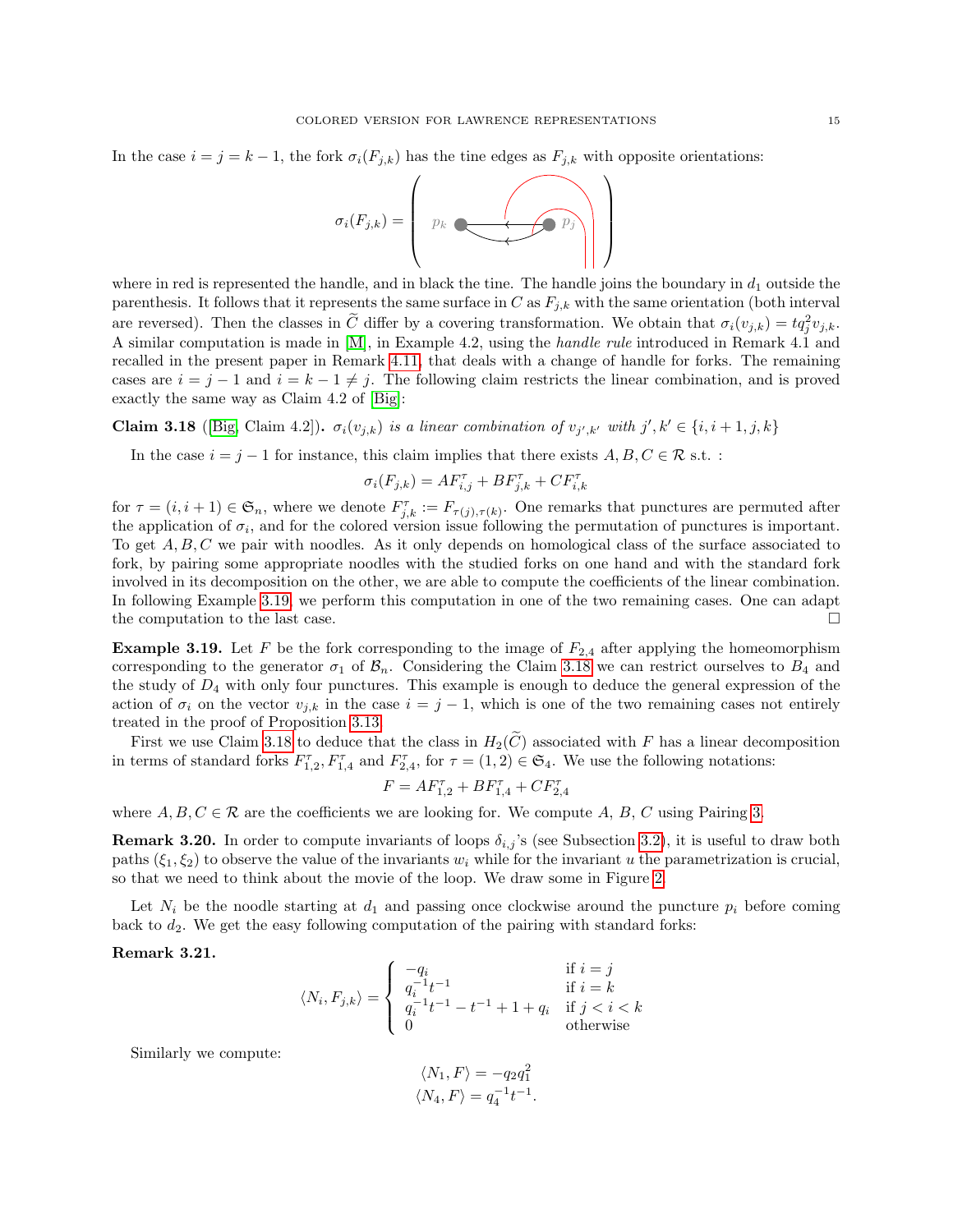We detail the computation of the pairing of  $F$  with  $N_3$  (one can realize that it involves exactly the same paths as for  $\langle N_i, F_{j,k} \rangle$  above with  $j < i < k$ ). The situation is depicted in Figure [1.](#page-15-0)



<span id="page-15-0"></span>FIGURE 1. Intersection of fork  $F$  with noodle  $N_3$ .

 $F$  and  $N_3$  have two intersection points, the pairing involves four terms:

- for  $\delta_{1,1}$  we get  $m_{1,1} = q_3^{-1} t^{-1}$  so that  $u_{1,1} = -1$  and that  $\epsilon_{1,1} = 1$ ,
- for  $\delta_{2,2}$  we get  $m_{2,2} = q_3$  so that  $u_{2,2} = 0$  and that  $\epsilon_{1,1} = -1$ ,
- for  $\delta_{1,2}$  we get  $m_{1,2} = 1$  so that  $u_{1,2} = 0$  and that  $\epsilon_{1,2} = -(-1)^{u_{1,1}+u_{2,2}+u_{1,2}} = 1$ ,
- for  $\delta_{1,2}$  we get  $m_{2,1} = t^{-1}$  so that  $u_{2,1} = -1$  and that  $\epsilon_{2,1} = -(-1)^{u_{1,1}+u_{2,2}+u_{2,1}} = -1$ .

Beside  $\delta_{1,2}$  which is trivial, we draw  $\delta_{1,1}$ ,  $\delta_{2,2}$  and  $\delta_{2,1}$  in Figure [2](#page-16-0) from which above computations are immediate. Finally:

$$
\langle N_3, F \rangle = q_3^{-1} t^{-1} - t^{-1} + 1 + q_3.
$$

Replacing the computations above in the expression:

$$
\langle N_i, F \rangle = A \langle N_i, F_{1,2}^{\tau} \rangle + B \langle N_i, F_{1,4}^{\tau} \rangle + C \langle N_i, F_{2,4}^{\tau} \rangle
$$

with  $i = 1$  we get the condition:

$$
A + B = q_2^2
$$

 $B + C = 1.$ 

and with  $i = 3$ :

# We need one more condition. We obtain it by pairing with the noodle  $N_{2,3}$  defined as the noodle starting at  $d_1$  and running around the punctures  $p_2$  and  $p_3$  before coming back to  $d_2$  (see Figure [3,](#page-16-1) noodle oriented from left to right).

We get the pairings:

- $\langle N_{2,3}, F_{1,2}^{\tau} \rangle = (q_1 q_3)^{-1} t^{-1},$
- $\langle N_{2,3}, F_{1,4}^{\tau} \rangle = (q_1q_3)^{-1}t^{-1} t^{-1} + 1 q_1q_3,$
- $\langle N_{2,3}, F_{2,4}^{\tau} \rangle = -q_1 q_3,$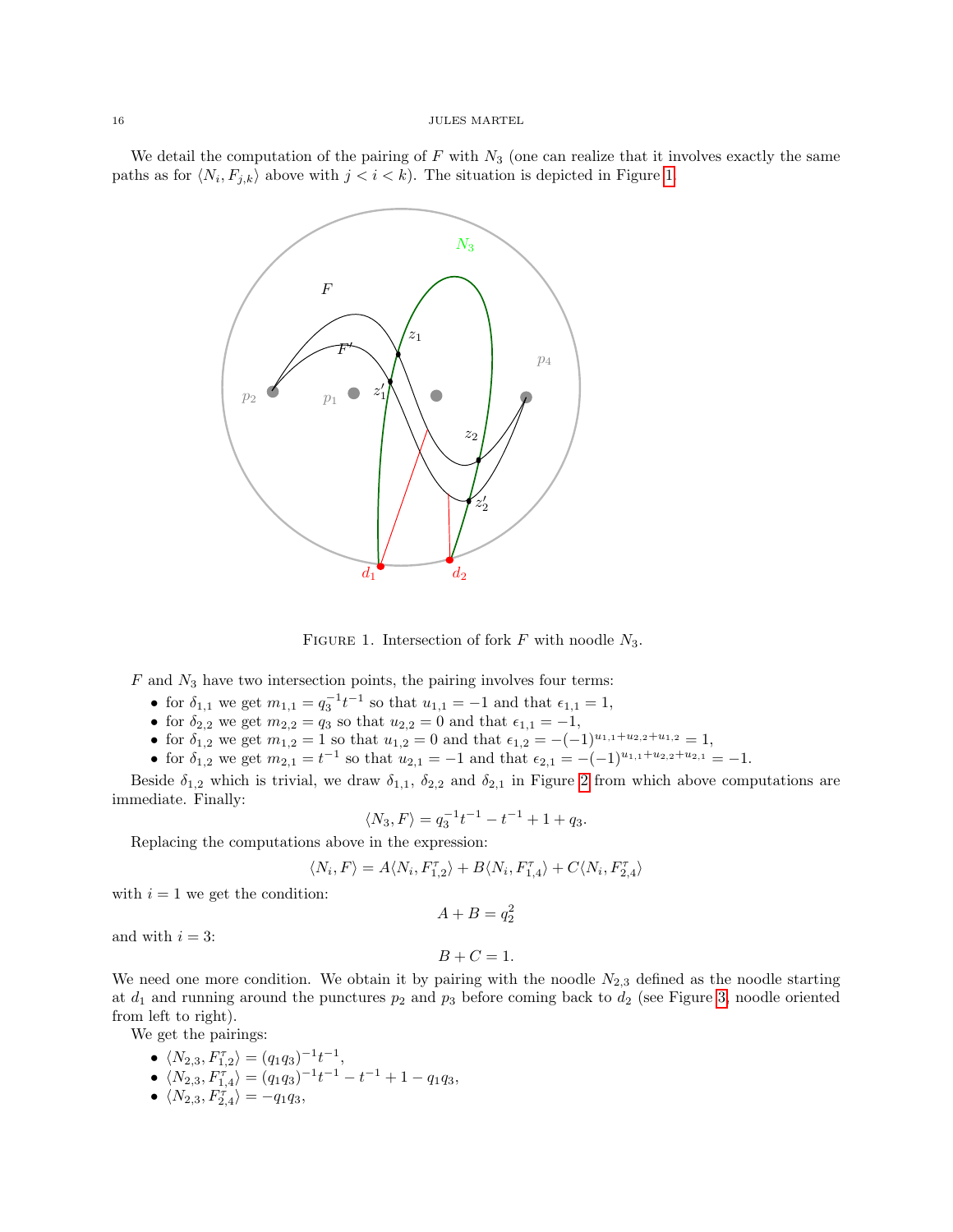

<span id="page-16-1"></span>FIGURE 3. Noodle  $N_{2,3}$ .

<span id="page-16-0"></span> $d_1$   $d_2$ 

•  $\langle N_{2,3}, F \rangle = q_1 q_3^{-1} t^{-1} - q_1 t^{-1} + q_1 - q_1 q_3 = q_1 (1 - q_3) (q_3^{-1} t^{-1} + 1)$ . By identification, we finally obtain:

$$
A = q_1^2 - q_1 , B = q_1 , C = 1 - q_2 1.
$$

Proposition [3.13](#page-12-2) allows computation of matrices. In the above proposition we only provide the action on vectors  $v \otimes 1$  for  $v \in H_2(C)$ . To deal with permuted vectors, one can transport punctures and permute variables consistently in the expressions of the proposition. As the only variable involved in the proposition is  $q_i$ , we end this section by a computational approach to these matrices, that indicates how to transport it. Let  $BKL_i(q,t)$  be the matrix representing the action of  $\sigma_i$  in the (uncolored) Bigelow-Krammer-Lawrence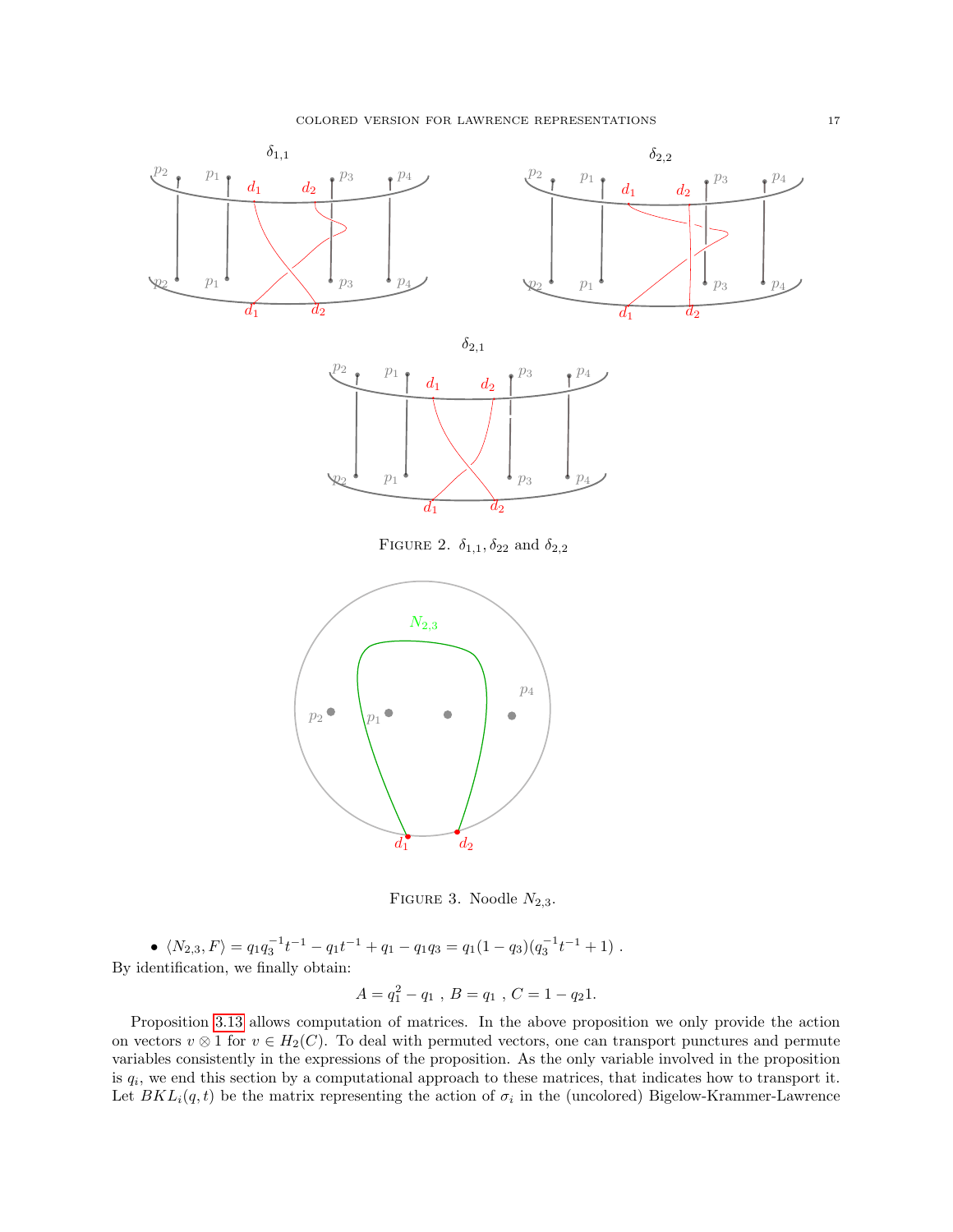representation written in the basis  ${F_{i,k}}$  using the lexicographic order on  $(i, k)$ . See [\[Big\]](#page-27-4) Section 4 for matrices, or use fonction  $LKB_matrix$  from the braid package of SageMath to obtain them. We consider the ones obtained from the above proposition with  $q = q_1 = \cdots = q_n$ , which corresponds to [\[Big,](#page-27-4) Section 4]. It has entries in  $\mathbb{Z}\left[q^{\pm 1}, t^{\pm 1}\right]$ .

Then it's a basic matrix computation that verifies the following remark.

<span id="page-17-2"></span>**Remark 3.22.** Let  $q_1, \ldots, q_n$  be variables. Then:

$$
BKL_i(q_i, t)BKL_j(q_j, t) = BKL_j(q_j, t)BKL_i(q_i, t) \text{ for } |i - j| \ge 2
$$

$$
BKL_{i+1}(q_i, t)BKL_i(q_i, t)BKL_{i+1}(q_{i+1}, t) = BKL_i(q_{i+1}, t)BKL_{i+1}(q_i, t)BKL_i(q_i, t).
$$

One can check this by a matrix computation.

Now we can define the colored BKL matrix associated to a braid.

**Definition 3.23.** Let  $\alpha$  be a braid having the following word decomposition in the standard generators:  $\alpha = \prod_{m=1}^k \sigma_{i_m}^{s_m}$  where  $s_m$  are signs. Let  $j_m$  be the index of the " over " strand at the m'th crossing in  $\alpha$ , braids read from right to left. Let the matrix  $cBKL(\alpha)$  associated to the braid  $\alpha$  be:

(4) 
$$
cBKL(\alpha) := \prod_{m=1}^{k} BKL_{i_m}(q_{j_m}, t)^{s_m}.
$$

Remark [3.22](#page-17-2) shows that cBKL is a well defined map between the braid group and the matrix group, but it is not multiplicative. For pure braids, cBKL becomes a homomorphism and what we get is a representation of  $\mathcal{PB}_n$ :

<span id="page-17-3"></span>
$$
cBKL: \left\{ \begin{array}{ccc} \mathcal{PB}_n & \to & GL_{\binom{n}{2}}\left(\mathbb{Z}\left[q_1^{\pm 1}, \ldots, q_n^{\pm 1}, t\right]\right) \\ \alpha & \mapsto & cBKL(\alpha). \end{array} \right.
$$

Remark [3.22](#page-17-2) is a computational proof that this is a representation, i.e. that it satisfies braid relations. From Proposition [3.13](#page-12-2) we remark that it is the colored BKL representation, corresponding to the initial homological definition (Proposition [3.13\)](#page-12-2). One remarks that the only variable involved in the action of  $\sigma_i$  in Proposition [3.13](#page-12-2) corresponds to the over passing strand. Specializing all  $q_i$ 's to a single variable q recovers the uncolored BKL-representation.

Remark 3.24. In Section [2.1,](#page-2-1) we have presented a construction of the Gassner representation as a generalization of the Burau representation. Namely we used the standard Burau block of matrix but one has to use the variable  $t_i$  if the strand i is passing above, i.e. the coloring follows strands. Here the conclusion is the same: the colored BKL representation uses the BKL standard block but with formal variables following the index of the strands (it is clear in Formula [\(4\)](#page-17-3)).

#### 4. Higher Lawrence representations

<span id="page-17-0"></span>Section [4.1](#page-17-1) is a discussion about bases for computations of Lawrence representations. It emphasizes the importance in the choice of the basis in order to respect the Laurent polynomials structure of coefficients, and it discusses the general relation between Lawrence representations and quantum representations of braid groups. Section [4.2](#page-18-0) contains Proposition [4.5](#page-20-0) computing the Lawrence representation in the basis of code sequences previously introduced. Section [4.3](#page-22-0) provides details of the computation in the case of four punctures, which proves Proposition [4.5.](#page-20-0) Section [4.4](#page-24-0) gives explicit matrices in the case of 3 punctures and  $m = 2$ , and how to recover matrices from previous Section [3,](#page-9-0) in this precise case.

## <span id="page-17-1"></span>4.1. Panorama: Bases and quantum relations.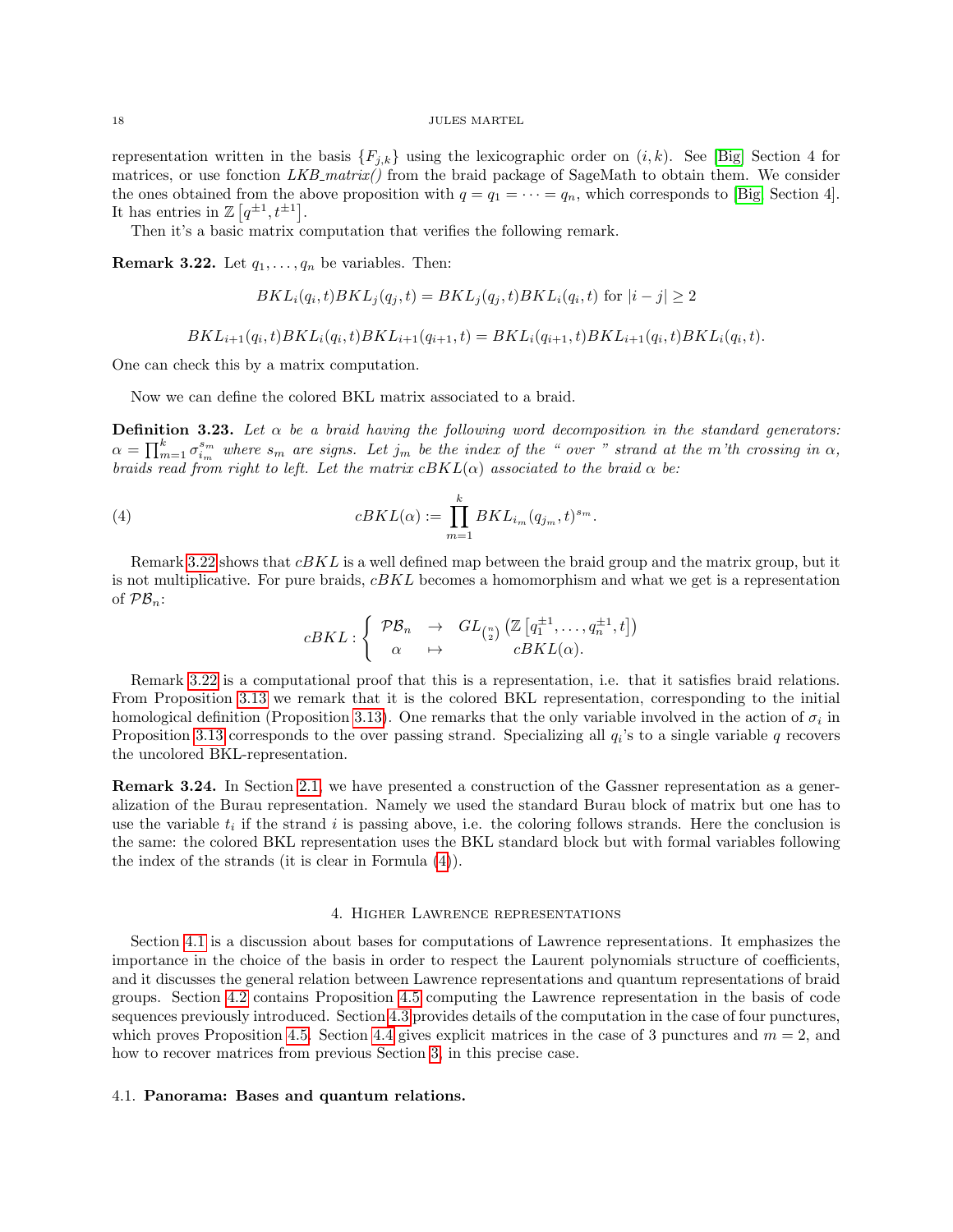4.1.1. Bases and ring of coefficients. In the proof of Proposition [3.13](#page-12-2) we used Bigelow's technique to find a basis  $({v_{i,k}})$  of the homology by Fox calculus computations. In Remark [3.17](#page-13-0) we used Bigelow's argument saying that there exists a diagonal matrix sending this basis of the homology to the forks basis. It turns out that this matrix is not invertible in  $R$  but only generically when variables are specialized to complex values, so that forks are not a basis of the homology as an  $\mathcal{R}\text{-module}$  (we say that it is not an *integral basis*), see [\[M,](#page-27-8) Proposition 7.2] or [\[P-P\]](#page-27-19). In fact, in [\[Big\]](#page-27-4) as in Proposition [3.13](#page-12-2) we are computing the action of the braid group on the sub-module generated by forks.

Bases (said "integral") of this Lawrence homological modules are given in [\[M\]](#page-27-8), two of them are provided one is the so called code sequences basis. By expressing the change of bases from forks to code sequences, one obtains the morphism relating the representation on the entire homology to the one restricted to the forks module. This morphism is not invertible in  $R$  but under generic conditions that are explicitly given in [\[M,](#page-27-8) Proposition 7.2]. The fact that the module of forks is a strict sub-module of the entire homology as an R-module was first shown in [\[P-P\]](#page-27-19).

In [\[M\]](#page-27-8), colored Lawrence representations are defined for all levels of the grading, see [\[M,](#page-27-8) Lemma 6.34]. Homological rules are provided, so that one can compute matrices for these representations using integral bases (so to get the representation on the entire homology, defined as an  $R$ -module). In the present paper we used a different approach to compute actions (in Sections [2](#page-2-0) with Gassner representations and [3](#page-9-0) with BKL representations), the purpose was to emphasize the appearance of Fox differential calculus in the computation of these two first levels of Lawrence representations grading. Such Fox calculus technique for computing the homology seems hard to be generalized for higher Lawrence representations  $(m > 2)$ , although it would be very interesting to obtain such a generalization.

4.1.2. Links with quantum representations. In [\[J-K\]](#page-27-6) the authors prove that the BKL representation is isomorphic to the restriction of the braid representation on  $W_{n,2}$  (see [2.21\)](#page-7-2) to the space of *highest weight vectors* denoted  $Y_{n,2}$ . In [\[M\]](#page-27-8) graded Lawrence representations of the braid groups (over modules denoted  $\mathcal{H}_r^{\text{abs}}$ , for  $r \in \mathbb{N}$ ) are extended to graded relative homology modules (denoted  $\mathcal{H}_r^{\text{rel}}$ ). These extended representations are shown to be isomorphic to quantum representation of the braid group on  $W_{n,r}$ , [\[M,](#page-27-8) Theorem 3]. It generalizes Theorem [2.25](#page-8-0) and the result from [\[J-K\]](#page-27-6) for BKL representations.

<span id="page-18-0"></span>4.2. Matrices in the basis of code sequences. In the spirit of what we did in Section [3,](#page-9-0) there exists a notion of multiforks to designate elements of  $\mathcal{H}_m^{\text{abs}} := H_m^{lf}(C_{n,m}, L_m)$ , see [\[Ito2\]](#page-27-20) or [\[M,](#page-27-8) Section 7.1] for a colored version (Notation  $\mathcal{H}_m^{\text{abs}}$  is taken from [\[M\]](#page-27-8) with index m instead of r). In this section we suggest a computation of matrices for higher Lawrence representations  $(m \geq 2)$ , in the colored version but in the basis of code sequences presented in [\[M,](#page-27-8) Section 3.1]. It constitutes a basis of homology modules, see [\[Big1,](#page-27-21) Lemma 3.1] for a proof, or [\[M,](#page-27-8) Proposition 3.1] which is an extended version of the latter. The morphism sending multiforks to code sequences is given in [\[M,](#page-27-8) Proposition 7.2]. We recall the colored version for the local system  $L_m$  used in this section, involving a choice of base point for  $C_{n,m}$ :

$$
L_m: \left\{ \begin{array}{rcl} \mathbb{Z}[\pi_1(C_{n,m},\mathbf{d})] & \to & \mathcal{R}: = \mathbb{Z}[s_i^{\pm 1},t^{\pm 1}]_{i=1,...,n} \\ \pmb{\xi} & \mapsto & \prod_i s_i^{w_i(\xi)} t^{u(\xi)} \end{array} \right.
$$

where  $\mathbf{d} = \{d_1, \ldots, d_m\}$  is a base point chosen so that coordinates lie on the boundary of the disk,  $w_i$  is the invariant computing the total winding number of path  $\xi$  around puncture  $p_i$ , u is the winding number between configuration points, these invariants of loops are defined by analogy as in Section [3.1](#page-9-1) in the case of  $m = 2$ . For a more precise definition of this local system, using generators of the fundamental group, refer to [\[M,](#page-27-8) Definition 2.4], the correspondence between present variables and ones from [\[M\]](#page-27-8) is  $s_i = q^{-2\alpha_i}$  and  $t = t$ . In first subsection we present code sequences basis for  $\mathcal{H}_m^{\text{abs}}$  while in the second one we state propositions providing expressions for matrices of colored Lawrence representations in the basis of code sequences. In next subsection we will prove these propositions by performing a computation in the case of 4 punctures.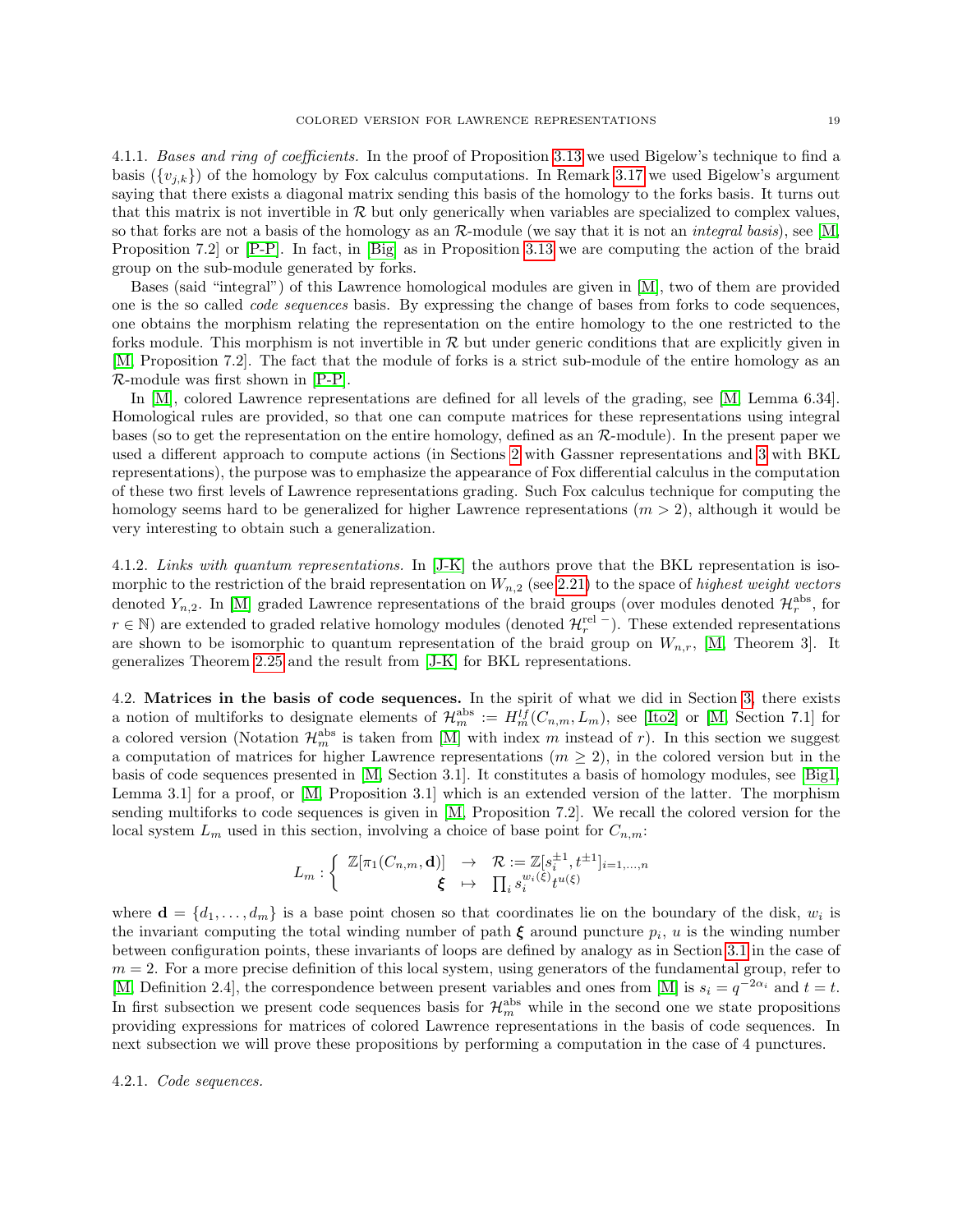**Definition 4.1.** We define the set of partitions of  $n-1$  in m integers as follows:

$$
E_{n,m} = \{(k_1, \ldots, k_{n-1}) \in \mathbb{N}^{n-1} \text{ s.t. } \sum k_i = m\}.
$$

We now define two families of topological objects indexed by  $E_{n,m}$ , that will correspond to classes in  $\mathcal{H}_m^{\text{abs}}$ .

**Definition 4.2** (Code sequences diagrams). We draw topological objects inside the punctured disk, the gray color is used to draw the punctured disk. Red arcs are going from a coordinate of the base point  $d$  of  $C_{n,m}$ lying in its boundary to a dashed black arc. Dashed black arcs are oriented from left to right. Finally the red arcs will end up going like in the following picture inside the dashed box, so that all families of red arcs are attached to the base point  $\{d_1, \ldots, d_m\}$  of  $C_{n,m}$  (here,  $m' = m - k_1$ ), and that we will sometimes omit their ends in what follows when no confusion is possible.



Let  $\mathbf{k} = (k_1, \ldots, k_{n-1}) \in E_{n,m}$ , we define the code sequence  $U_{\mathbf{k}} = U(k_1, \ldots, k_{n-1})$  to be the followingg drawing.



The indexes  $k_i$ 's stand to illustrate the fact that  $k_i$  configuration points are embedded in the corresponding dashed segment, as we explain in what follows. We have attached to an indexed  $k_i$  dashed arc a red arc called a  $(k<sub>i</sub>)$ -handle. It is represented by a little red tube which is a simpler representation used to represent  $k<sub>i</sub>$  parallel red arcs that are called handles, in the spirit of what we did for forks. We let  $\mathcal{U} = \{U(k_1, \ldots, k_{n-1})\}_{k \in E_n}$ designate the family of code sequences. The definition of these objects comes from [\[Big1\]](#page-27-21).

Now we explain how to assign a class in  $\mathcal{H}_m^{\text{abs}}$  from this diagram, by analogy of what we did for Forks in Section [3.2.](#page-11-0) Let  $\mathbf{k} \in E_{n,m}$  and for all  $i = 1, \ldots, n-1$ , let:

$$
\phi_i: I_i \to D_n
$$

be the embedding of the dashed black arc number i of  $U(k_1, \ldots, k_{n-1})$  indexed by  $k_i$ , where  $I_i$  is a unit interval. Let  $\Delta^k$  be the standard (open) k simplex:

$$
\Delta^k = \{0 < t_1 < \dots < t_k < 1\}
$$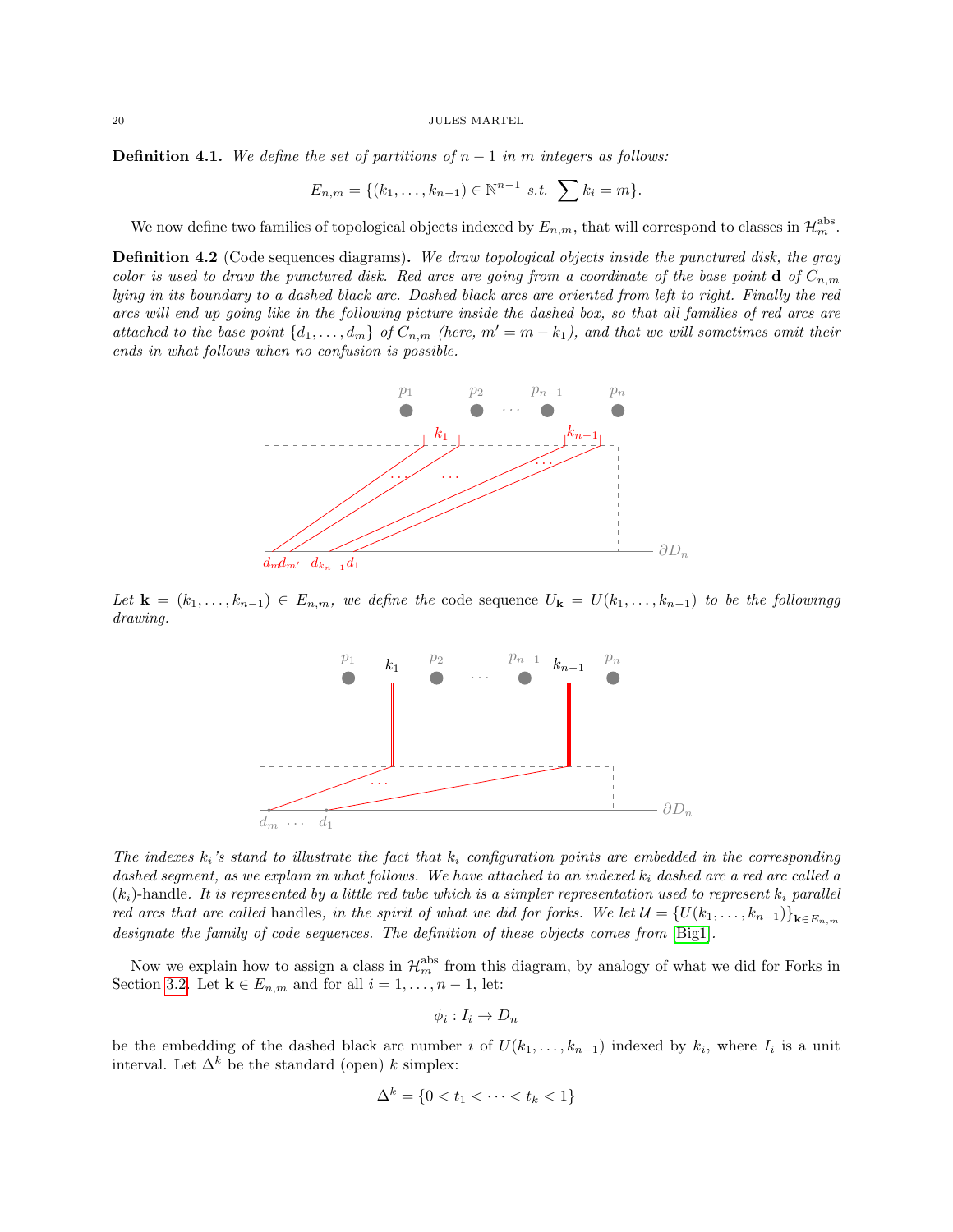for  $k \in \mathbb{N}$ . It can also be thought as the configuration of k points inside the unit interval so that, for all i, the map  $\phi^{k_i}$ :

$$
\phi^{k_i} : \left\{ \begin{array}{rcl} \Delta^{k_i} & \to & C_{n,k_i} \\ (t_1,\ldots,t_{k_i}) & \mapsto & \{\phi_i(t_1),\ldots,\phi_i(t_{k_i})\} \end{array} \right.
$$

is a well defined map. It is a locally finite cycle. These two last facts are detailed in [\[M,](#page-27-8) Section 3.1]. We use handles to get a class in the local system homology as we did for forks. To get a cycle in the local system homology, one has to choose a lift of the chain to the maximal abelian cover of  $C_{n,m}$  associated with the morphism  $L_m$ . The way to do so is using the red handles to which is canonically associated a path:

$$
\mathbf{h} = \{h_1, \dots, h_m\} : I \to C_{n,m}
$$

joining the base point **d** and the m-chain assigned to dashed arcs. At the cover level there is a unique lift  $\hat{h}$ of **h** that starts at  $\hat{\mathbf{d}}$ . The lift of  $U(k_1, \ldots, k_{n-1})$  passing by  $\hat{\mathbf{h}}(1)$  defines a cycle, so a class in  $\mathcal{H}_m^{\text{abs}}$ , that we still call  $U(k_1, \ldots, k_{n-1})$ .

The above construction of class is made in [\[M,](#page-27-8) Section 3.1], but in some relative homology case, which involves adding one dashed arc going to the boundary. The following is proved in [\[Big1,](#page-27-21) Lemma 3.1], and rephrased in the relative homology formalism in [\[M,](#page-27-8) Proposition 3.1].

# **Proposition 4.3.** The group  $\mathcal{H}_m^{abs}$  is a free R-module for which the family U is a basis.

4.2.2. Matrices for colored Lawrence representations. We compute the action of the braid group  $\mathcal{B}_n$  on  $\mathcal{H}_m^{\text{abs}}$ in the basis of code sequences. Actually, the order of punctures  $p_i$ 's is of importance as they can be permuted by braids. We designate by  $\mathcal{H}_m^{\text{abs}}(l)$  the space built from  $C_{n,m}$  with punctures ordered from 1 to n ( () refers to the identity permutation). For  $\tau \in \mathfrak{S}_n$ , we designate by  $\mathcal{H}_m^{\text{abs}}$  $\tau$  the one obtained from  $C_{n,m}^{\tau}$  with punctures permuted by  $\tau$ . As for previous part, the action of  $\mathcal{B}_n$  is over  $\bigoplus_{\tau \in \mathfrak{S}_n} \mathcal{H}_m^{\text{abs}}$  $\tau$ , see the appendix in Section [5.](#page-25-0) We need new quantum numbers to perform homology computations.

**Definition 4.4.** Let i be a positive integer. We define the following elements of  $\mathbb{Z}[t^{\pm 1}] \subset \mathcal{R}$ .

$$
(i)_t := (1 + t + \dots + t^{i-1}) = \frac{1 - t^i}{1 - t}, \ (k)_t! := \prod_{i=1}^k (i)_t, \ and \ {k \choose l}_t := \frac{(k)_t!}{(k - l)_t!(l)_t!}
$$

We also define quantum trinomials as follows:

$$
\binom{n}{i,j,k}_t = \frac{(n)_t}{(i)_t(j)_t(k)_t}.
$$

<span id="page-20-0"></span>**Proposition 4.5** (Colored Lawrence action). Let  $n \in \mathbb{N}$ , and  $(k_1, \ldots, k_{n-1}) \in E_{n,m}$ . The action of standard generators of  $\mathcal{B}_n$  on  $\mathcal{H}_m^{abs^{()}}$  is computed on a standard code sequence as follows:

$$
\sigma_1 \cdot U^{(1)}(k_1,\ldots,k_{n-1}) = (-1)^{k_1} t^{-\frac{k_1(k_1-1)}{2}} \sum_{l=0}^{k_2} s_1^{k_1+l} {k_1+l \choose k_1}_{t-1} U^{(1,2)}(k_1+l,k_2-l,k_3,\ldots,k_{n-1}),
$$

$$
\sigma_{n-1} \cdot U^{(1)}(k_1, \ldots, k_{n-1}) = (-1)^{k_{n-1}} t^{-\frac{k_{n-1}(k_{n-1}-1)}{2}} s_{n-1}^{k_{n-1}} \sum_{l=0}^{k_{n-1}} \binom{k_{n-1}+l}{k_{n-1}} t^{(n-2,n-1)}(k_1, \ldots, k_{n-2}-l, k_{n-1}+l),
$$

$$
\sigma_i \cdot U^{(1)}(k_1, \ldots, k_{n-1}) = (-1)^{k_i} t^{-\frac{k_i(k_i-1)}{2}} \sum_{l_1=0}^{k_{i-1}} \sum_{l_2=0}^{k_{i+1}} s_i^{k_i+l_2} \binom{k_i+l_1+l_2}{k_i, l_1, l_2} t^{(i, i+1)}_{l_1,l_2}
$$

for  $i = 2, \ldots, n-2$ , where:

$$
U_{i;l_1,l_2}^{(i,i+1)} = U^{(i,i+1)}(k_1,\ldots,k_{i-1}-l_1,k_i+l_1+l_2,k_{i+1}-l_2,\ldots,k_{n-1}).
$$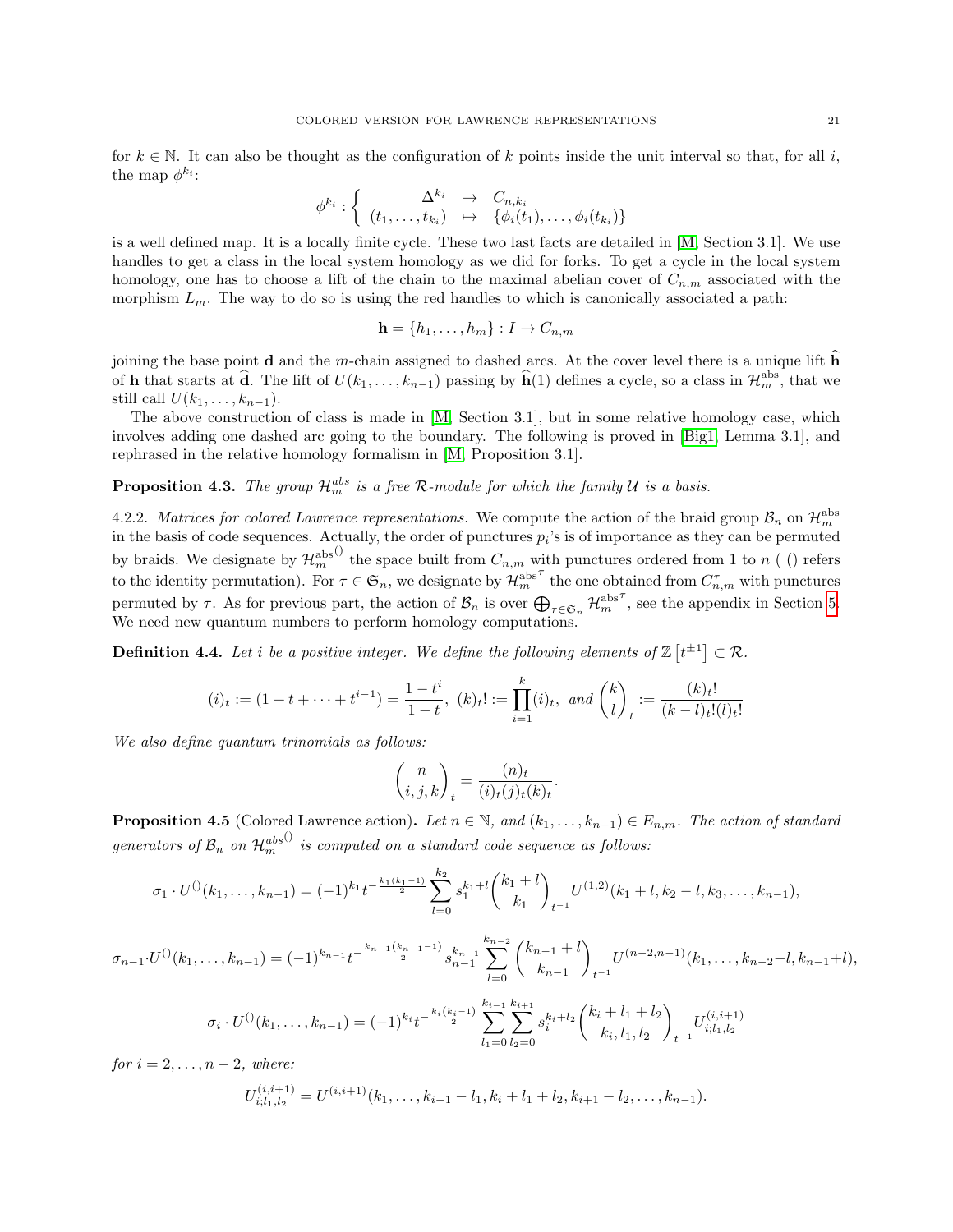Proof. As a half Dehn twist is a "local move" in the sense that it only involves arcs reaching the swapped two points, the computation of generators' action in all cases of punctures, is a straightforward consequence of the 4 punctured case. We perform this computation in Example [4.10](#page-22-1) of next section, from which it suffices to replace 2 by i in the action of  $\sigma_2$  to obtain that of  $\sigma_i$ , and to replace 3 by  $n-1$  in the action of  $\sigma_3$  to deduce that of  $\sigma_{n-1}$ .

The above proposition is sufficient to get matrices for colored Lawrence representations by considering the following remark.

**Remark 4.6.** The above proposition compute representation of a braid  $\beta \in \mathcal{B}_n$  as an element of

$$
\operatorname{Hom}_{\mathcal{R}}\left(\mathcal{H}_{m}^{\operatorname{abs}(l)}, \mathcal{H}_{m}^{\operatorname{abs}{\operatorname{perm}(\beta)}}\right).
$$

To be able to write matrices for the representation of  $\mathcal{B}_n$  on  $\bigoplus_{\tau \in \mathfrak{S}_n} \mathcal{H}_m^{\text{abs}}$  $\tau$  one has to compute the action of braids on elements  $U^{\tau}$  for  $\tau \in \mathfrak{S}_n$  instead of  $U^{(1)}$ . To do so, one has to take formulas from Proposition [4.5](#page-20-0) transporting variables  $s_i$ 's by  $\tau^{-1}$ , namely replacing  $s_i$  by  $s_{\tau^{-1}(i)}$  for all  $i = 1, \ldots, n$ .

Matrices for the (uncolored) Lawrence representation of braid groups is an immediate corollary of Propo-sition [4.5,](#page-20-0) by equalizing variables  $s_i$ 's to a single one.

<span id="page-21-0"></span>Corollary 4.7 ((uncolored) Lawrence action). Let  $n \in \mathbb{N}$ ,  $s := s_1 = \cdots = s_n$ , and  $(k_1, \ldots, k_{n-1}) \in E_{n,m}$ . The representation of  $\mathcal{B}_n$  on  $\mathcal{H}_m^{abs}$  is given by the action of its generators on the standard code sequences basis as follows:

$$
\sigma_1 \cdot U(k_1, \ldots, k_{n-1}) = (-1)^{k_1} t^{-\frac{k_1(k_1-1)}{2}} \sum_{l=0}^{k_2} s^{k_1+l} {k_1 + l \choose k_1} U(k_1 + l, k_2 - l, k_3, \ldots, k_{n-1}),
$$
  

$$
\sigma_{n-1} \cdot U(k_1, \ldots, k_{n-1}) = (-1)^{k_{n-1}} t^{-\frac{k_{n-1}(k_{n-1}-1)}{2}} s^{k_{n-1}} \sum_{l=0}^{k_{n-2}} {k_{n-1} + l \choose k_{n-1}}_{t-1} U(k_1, \ldots, k_{n-2} - l, k_{n-1} + l),
$$
  

$$
\sigma_i \cdot U(k_1, \ldots, k_{n-1}) = (-1)^{k_i} t^{-\frac{k_i(k_i-1)}{2}} \sum_{l_1=0}^{k_{i-1}} \sum_{l_2=0}^{k_{i+1}} s^{k_i+l_2} {k_i + l_1 + l_2 \choose k_i, l_1, l_2} U_{i; l_1, l_2}
$$

for  $i = 2, \ldots, n-2$ , where:

$$
U_{i;l_1,l_2}^{(i,i+1)} = U^{(i,i+1)}(k_1,\ldots,k_{i-1}-l_1,k_i+l_1+l_2,k_{i+1}-l_2,\ldots,k_{n-1}).
$$

Then the following remark tells one how to compute matrices for the colored version (as a representation of the pure braid group) out of matrices of Lawrence representation given in the above corollary.

<span id="page-21-1"></span>**Remark 4.8** (Coloring the Lawrence representation). Let  $L_i(s)$  be the matrix associated with  $\sigma_i \in \mathcal{B}_n$ by the uncolored Lawrence representation over  $\mathcal{H}_m^{\text{abs}}$  written in the code sequence basis (given in the above Corollary [4.7\)](#page-21-0). Let  $\beta \in \mathcal{B}_n$  such that:

$$
\beta = \prod_{m=1}^k \sigma_{i_m}^{\epsilon_m}
$$

where  $\epsilon_m$  are signs ( $\pm 1$ ). Let  $j_m$  be the index of the "over" passing strand at the m'th crossing of  $\beta$ , braids read from right to left. Then:

$$
cL(\beta) := \prod_{m=1}^k L_{i_m}(s_{j_m})^{\epsilon_m}
$$

is a well defined matrix associated with  $\beta$ . For pure braids, it provides the colored representation of  $\mathcal{PB}_n$  on  $\mathcal{H}_m^{\rm abs}$ ()

**Remark 4.9.** The matrices provided in this section work also for the case  $m = 2$ , and provide matrices for the BKL representations. In this case there is a change of basis relating them to those from Proposition [3.13.](#page-12-2) This is detailed in Section [4.4](#page-24-0) below in the case of the three strands braid group, which should allow the reader to understand the general case.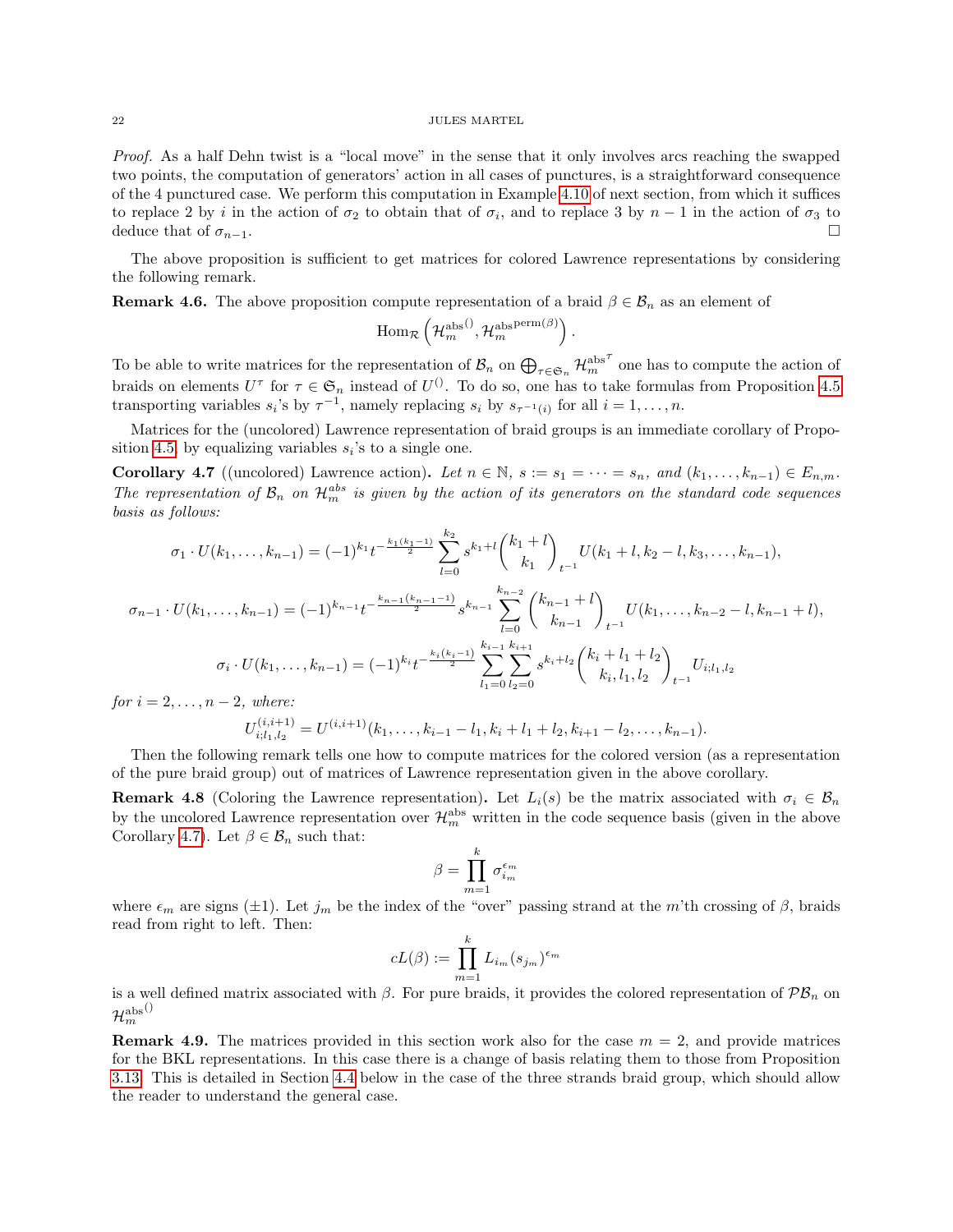<span id="page-22-0"></span>4.3. Computation with four strands. We compute the action of generators in the case of  $\mathcal{B}_4$ . We use homological techniques developed in [\[M,](#page-27-8) Section 4], not reproving them. Still we give subtle examples of handle rules computation at the end of present section, in Example [4.12.](#page-23-1)

#### 4.3.1. Computation.

<span id="page-22-1"></span>**Example 4.10** (Computation of  $\mathcal{B}_4$  representations). Let  $n = 4$ . We compute the action of  $\sigma_2 \in \mathcal{B}_4$  on the code sequence  $U := U(k_1, k_2, k_3)$  such that  $\sum k_i = m$ .



The coefficient  $(-1)^{k_2}$  shows up for reversing the orientation of the indexed  $k_2$  dashed arc (that has been reversed by the half Dehn twist  $\sigma_2$ ) so that all dashed arcs are still oriented from left to right. The coefficient  $s_2^{k_2}t^{-\frac{k_2(k_2-1)}{2}}$  stands for preserving a straight  $(k_2)$ -handle: after the application of  $\sigma_2$ , the  $(k_2)$ -handle runs once around puncture  $p_2$ , we use the *handle rule* introduced in [\[M,](#page-27-8) Remark 4.2], and recalled in Remark [4.11,](#page-23-0) that precises the coefficient appearing while modifying a handle. This precise handle rule coefficient is given in below Example [4.12](#page-23-1) (i).

$$
\sigma_2 \cdot U(k_1, k_2, k_3) = (-1)^{k_2} s_2^{k_2} t^{-\frac{k_2(k_2-1)}{2}} \sum_{l_1=0}^{k_1} \sum_{l_2=0}^{k_3} t^{\frac{l_2(l_2-1)}{2}}
$$

$$
= (-1)^{k_2} t^{-\frac{k_2(k_2-1)}{2}} \sum_{l_1=0}^{k_1} \sum_{l_2=0}^{k_3} s_2^{k_2+l_2}
$$

$$
\begin{pmatrix} p_1 & k_1 - l_1 & p_3 & \cdots & p_1 \\ \vdots & \vdots & \ddots & \vdots & \vdots \\ \vdots & \vdots & \ddots & \vdots \\ \vdots & \vdots & \ddots & \vdots \\ \vdots & \vdots & \ddots & \vdots \\ \vdots & \vdots & \ddots & \vdots \\ \vdots & \vdots & \ddots & \vdots \\ \vdots & \vdots & \ddots & \vdots \\ \vdots & \vdots & \ddots & \vdots \\ \vdots & \vdots & \ddots & \vdots \\ \vdots & \vdots & \ddots & \vdots \\ \vdots & \vdots & \ddots & \vdots \\ \vdots & \vdots & \ddots & \vdots \\ \vdots & \vdots & \ddots & \vdots \\ \vdots & \vdots & \ddots & \vdots \\ \vdots & \vdots & \ddots & \vdots \\ \vdots & \vdots & \ddots & \vdots \\ \vdots & \vdots & \ddots & \vdots \\ \vdots & \vdots & \ddots & \vdots \\ \vdots & \vdots & \ddots & \vdots \\ \vdots & \vdots & \ddots & \vdots \\ \vdots & \vdots & \ddots & \vdots \\ \vdots & \vdots & \ddots & \vdots \\ \vdots & \vdots & \ddots & \vdots \\ \vdots & \vdots & \ddots & \vdots \\ \vdots & \vdots & \ddots & \vdots \\ \vdots & \vdots & \ddots & \vdots \\ \vdots & \vdots & \ddots & \vdots \\ \vdots & \vdots & \ddots & \vdots \\ \vdots & \vdots & \vdots & \ddots \\ \vdots & \vdots & \vdots & \vdots \\ \vdots & \vdots & \ddots & \vdots \\ \vdots & \vdots & \ddots & \vdots \\ \vdots & \vdots & \ddots & \vdots \\ \vdots & \vdots & \ddots & \vdots \\ \vdots & \vdots & \
$$

The first equality comes from successive breaking of dashed arcs, which is a diagram rule presented in [\[M,](#page-27-8) Example 4.6, of indexed  $(k_1)$  and  $(k_3)$  dashed arcs respectively, with a detailed utilization of it presented in Example [4.12](#page-23-1) (ii). A coefficient  $t^{\frac{l_2(l_2-1)}{2}}$  appears, see Example 4.12 (ii). The second equality brings a coefficient  $s_2^{l_2} t^{\frac{-l_2(l_2-1)}{2}}$  from the handle rule of Example [4.12](#page-23-1) (i). Lastly, we use successively two fusions of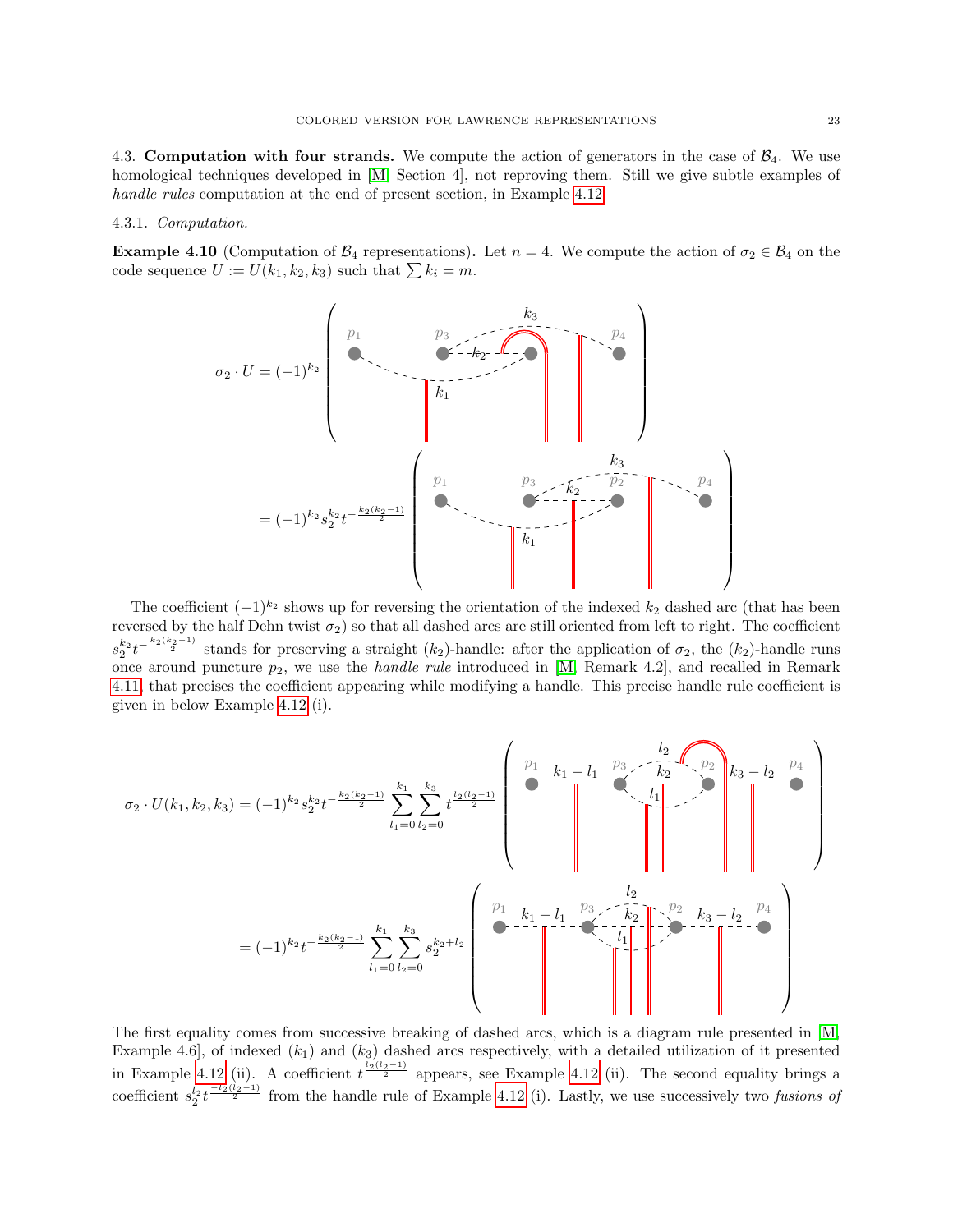dashed arcs, presented in [\[M,](#page-27-8) Corollary 4.10], to transform middle theta (dashed) diagram into one dashed arc and to recover a code sequence, with the apparition of quantum trinomials in exchange.

$$
(5) \sigma_2 \cdot U^{(1)}(k_1, k_2, k_3) = (-1)^{k_2} t^{-\frac{k_2(k_2-1)}{2}} \sum_{l_1=0}^{k_1} \sum_{l_2=0}^{k_3} s_2^{k_2+l_2} \binom{k_2+l_1+l_2}{k_2, l_1, l_2} \bigg|_{t^{-1}} U^{(2,3)}(k_1 - l_1, k_2 + l_1 + l_2, k_3 - l_2)
$$

for  $(2,3) \in \mathfrak{S}_4$ , where we used notations  $U^{()}$  and  $U^{\tau}$  to distinguish elements in  $\mathcal{H}_m^{\text{abs}}^{()}$  and  $\mathcal{H}_m^{\text{abs}}$  $\tau$  respectively. By using same part of computation (but simpler as we now deal with leftmost and rightmost generators), one can compute the action of the two other generators to obtain the following formulas.

(6) 
$$
\sigma_1 \cdot U^{(1)}(k_1, k_2, k_3) = (-1)^{k_1} t^{-\frac{k_1(k_1-1)}{2}} \sum_{l=0}^{k_2} s_1^{k_1+l} {k_1+l \choose k_1}_{t^{-1}} U^{(1,2)}(k_1+l, k_2-l, k_3),
$$

(7) 
$$
\sigma_3 \cdot U^{(1)}(k_1, k_2, k_3) = (-1)^{k_3} s_3^{k_3} t^{-\frac{k_3(k_3-1)}{2}} \sum_{l=0}^{k_2} {k_3 + l \choose k_3} U^{(3,4)}(k_1, k_2 - l, k_3 + l).
$$

4.3.2. Handle rule. We recall the handle rule, and we give two subtle examples used several times in the previous computation.

<span id="page-23-0"></span>**Remark 4.11** (Handle rule, [\[M,](#page-27-8) Remark 4.1]). Let B be a singular locally finite r-cycle of  $C_m(C_{n,m}, \mathbb{Z})$ . We've seen a process to choose a lift of B to the homology with local coefficients in  $L_m$ , using a handle which is a path joining **d** to  $x \in B$ . Let  $\alpha$  and  $\beta$  be two different paths joining **d** and B. Let  $\widehat{B}^{\alpha}$  and  $\widehat{B}^{\beta}$  be the lifts of B chosen using  $\alpha$  and  $\beta$  respectively. By the *handle rule* we have the following relation in  $\mathcal{H}_m^{\text{abs}}$ :

$$
\widehat{B}^{\alpha} = L_m(\beta \alpha^{-1}) \widehat{B}^{\beta}
$$

where  $L_m$  is the representation of  $\pi_1(C_{n,m})$  used for the local system. This expresses how the local system coordinate of a homological class is translated after a change of handle.

<span id="page-23-1"></span>Example 4.12 (Examples of handle rules). We provide two examples of handle rules applications in the case of a modification of a  $(k)$ -handle, standing for k parallel handles.

(i) A fist application of the handle rule is the following:

$$
\left(\begin{array}{ccc}p_i & \bullet & \cdots & \widehat{p_j} \\ & & & \\ & & & \\ & & & \end{array}\right) = s_j^k t^{\frac{-k(k-1)}{2}} \left(\begin{array}{ccc}p_i & \bullet & \cdots & k & \cdots & p_j \\ & & & & \\ & & & & \\ & & & & \\ & & & & \end{array}\right)
$$

where drawings are the same outside parenthesis. This is a generalization of [\[M,](#page-27-8) Example 4.2]. One can deduce the above coefficient from it, by replacing the simple handle  $\beta$  by a  $(k)$ -handle that is a ribbon of  $k$  parallel handles. By replacing a simple strand (see [\[M,](#page-27-8) Figure 3]) by a ribbon of (k)-strands running once around puncture  $p_j$ , there is a coefficient  $s_j^k$  appearing for the total winding number around  $p_j$ . There is also a coefficient  $t^{\frac{-k(k-1)}{2}}$  appearing for the twist of the ribbon necessary for the ribbon to encircle the puncture. Twisting the ribbon is assimilated to a framed Reidemeister I move, involving a ribbon effect.

(ii) As in (i), we have:

$$
\left(p_{i-1} \qquad p_i \qquad p_{i+1} \qquad p_{i+1} \qquad p_{i+1} \qquad p_{i-1} \qquad p_i \qquad p_{i+1} \qquad p_{i+1} \qquad p_{i+1} \qquad p_{i+1} \qquad p_{i+1} \qquad p_{i+1} \qquad p_{i+1} \qquad p_{i+1} \qquad p_{i+1} \qquad p_{i+1} \qquad p_{i+1} \qquad p_{i+1} \qquad p_{i+1} \qquad p_{i+1} \qquad p_{i+1} \qquad p_{i+1} \qquad p_{i+1} \qquad p_{i+1} \qquad p_{i+1} \qquad p_{i+1} \qquad p_{i+1} \qquad p_{i+1} \qquad p_{i+1} \qquad p_{i+1} \qquad p_{i+1} \qquad p_{i+1} \qquad p_{i+1} \qquad p_{i+1} \qquad p_{i+1} \qquad p_{i+1} \qquad p_{i+1} \qquad p_{i+1} \qquad p_{i+1} \qquad p_{i+1} \qquad p_{i+1} \qquad p_{i+1} \qquad p_{i+1} \qquad p_{i+1} \qquad p_{i+1} \qquad p_{i+1} \qquad p_{i+1} \qquad p_{i+1} \qquad p_{i+1} \qquad p_{i+1} \qquad p_{i+1} \qquad p_{i+1} \qquad p_{i+1} \qquad p_{i+1} \qquad p_{i+1} \qquad p_{i+1} \qquad p_{i+1} \qquad p_{i+1} \qquad p_{i+1} \qquad p_{i+1} \qquad p_{i+1} \qquad p_{i+1} \qquad p_{i+1} \qquad p_{i+1} \qquad p_{i+1} \qquad p_{i+1} \qquad p_{i+1} \qquad p_{i+1} \qquad p_{i+1} \qquad p_{i+1} \qquad p_{i+1} \qquad p_{i+1} \qquad p_{i+1} \qquad p_{i+1} \qquad p_{i+1} \qquad p_{i+1} \qquad p_{i+1} \qquad p_{i+1} \qquad p_{i+1} \qquad p_{i+1} \qquad p_{i+1} \qquad p_{i+1} \qquad p_{i+1} \qquad p_{i+1} \qquad p
$$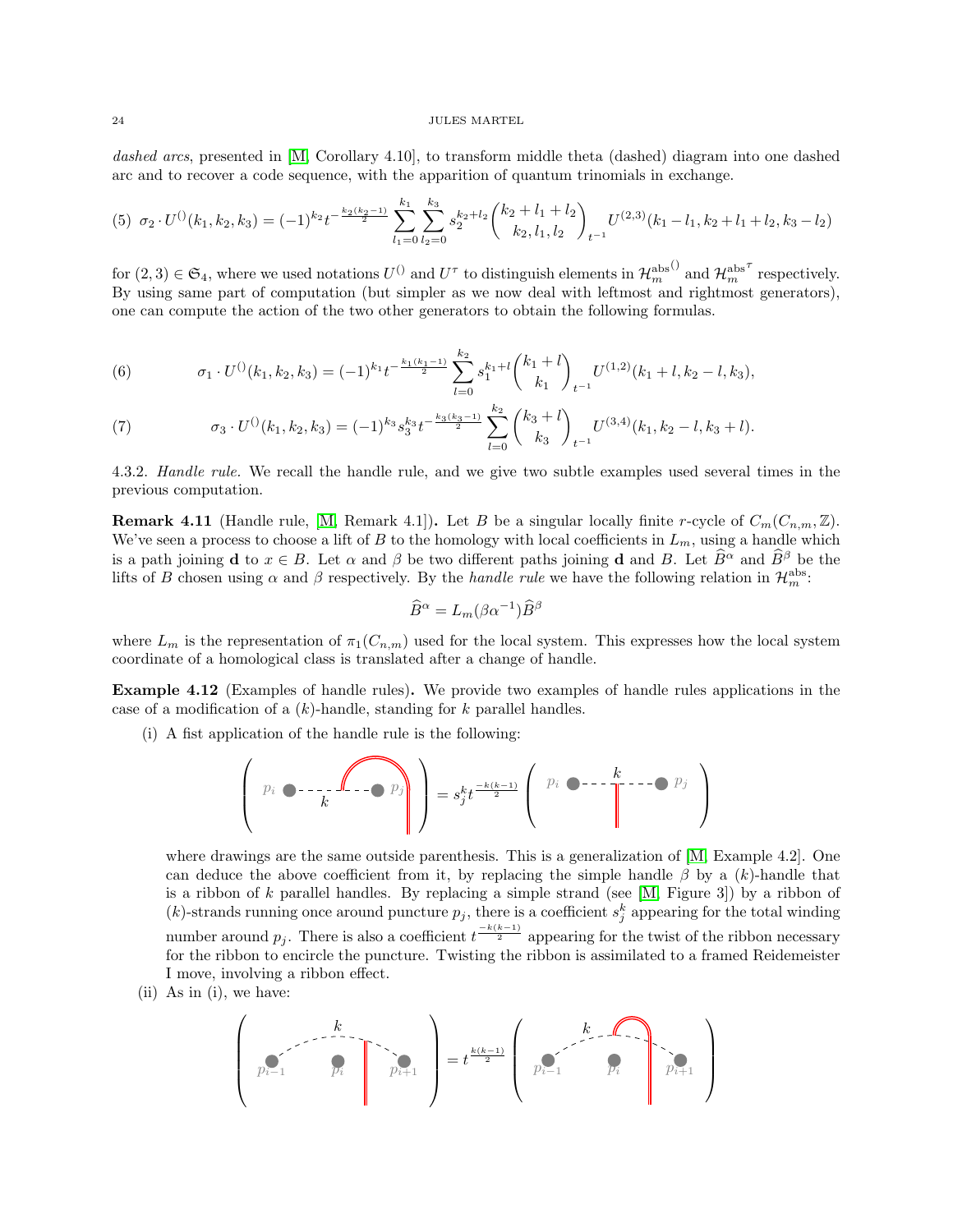with the coefficient  $t^{\frac{k(k-1)}{2}}$  coming from twisting the ribbon of k parallel handles. So that:

$$
\left(p_{i-1} - \frac{k}{p_i}\right)^{k} = \sum_{l=0}^{k} t^{\frac{l(l-1)}{2}} \left(p_{i-1} - \frac{l}{p_i}\right)^{k-l} \left[\begin{array}{c}k-l\\p_{i-1} - \frac{l}{p_i}+1\end{array}\right]
$$

$$
= \sum_{l=0}^{k} s_i^l \left(p_{i-1} - \frac{l}{p_i} - \frac{k-l}{p_i} - \frac{l}{p_{i+1}}\right).
$$

The first equality comes from *breaking a dashed arc*, see [\[M,](#page-27-8) Example 4.6]. The second one is an application of  $(i)$ , so that powers of t are simplified.

<span id="page-24-0"></span>4.4. A concrete case and relation with Section [3.](#page-9-0) We recall that there exists a family of multiforks generating a submodule of  $\mathcal{H}_m^{\text{abs}}$  for all m, and that in the case  $m = 2$ , Bigelow's standard forks provide another basis (of the *multiforks submodule*). The definition of multiforks is given in [\[M,](#page-27-8) Section 7.1]. The module generated by (multi)-forks is a strict submodule of  $\mathcal{H}_m^{\text{abs}}$ , see Corollary 7.2 from [\[M\]](#page-27-8); this is a consequence of the fact that there exists a diagonal matrix sending the family of code sequences to that of multiforks, but with (non invertible) quantum factorials on the diagonal terms, see [\[M,](#page-27-8) Corollary 7.2] for the precise coefficients. Nevertheless, matrices from Proposition [3.13](#page-12-2) can be recovered by those from Proposition [4.5.](#page-20-0) In this section we study the example with 3 punctures, we compute matrices from both set-ups and we discuss how they are related. This should help the reader understanding notations and dealing with higher cases.

From now on,  $m=2$  so that we study the representation over  $\mathcal{H}_2^{\text{abs}}$ . The braid group  $\mathcal{B}_3$  has two generators  $\sigma_1$  and  $\sigma_2$ . Let  $L_1$  and  $L_2$  be their representations from Proposition [4.7,](#page-21-0) the uncolored version for Lawrence representations, matrices names are introduced in Remark [4.8.](#page-21-1) Then:

$$
L_1(s,t) = \begin{pmatrix} s^2 t^{-1} & -s^2 (1+t^{-1}) & s^2 \\ 0 & -s & s \\ 0 & 0 & 1 \end{pmatrix} \text{ and } L_2(s,t) = \begin{pmatrix} 1 & 0 & 0 \\ 1 & -s & 0 \\ 1 & -s(1+t^{-1}) & s^2 t^{-1} \end{pmatrix}.
$$

Let  $BKL_1$  and  $BKL_2$  the generators' representations from Proposition [3.13,](#page-12-2) matrices notations from Remark [3.22.](#page-17-2) Then:

$$
BKL_1(q,t) = \begin{pmatrix} q^2t & 0 & q^2 - q \\ 0 & 0 & q \\ 0 & 1 & 1 - q \end{pmatrix} \text{ and } BKL_2(q,t) = \begin{pmatrix} 0 & q & 0 \\ 1 & 1 - q & 0 \\ 0 & t(q^2 - q) & q^2t \end{pmatrix}.
$$

First, one can check that the two following relations hold, they correspond to Remarks [3.22](#page-17-2) and [4.8](#page-21-1) adapted to this case.

$$
BKL_1(q_2, t)BKL_2(q_1, t)BKL_1(q_1, t) = BKL_2(q_1, t)BKL_1(q_1, t)BKL_2(q_2, t),
$$

and

$$
L_1(s_2, t)L_2(s_1, t)L_1(s_1, t) = L_2(s_1, t)L_1(s_1, t)L_2(s_2, t).
$$

This relations should help one with computation of colored version matrices for pure braid groups elements. Then let:

$$
P := \begin{pmatrix} 1+t & 1+t & 0 \\ 0 & 1+t & 0 \\ 0 & 1+t & 1+t \end{pmatrix},
$$

such that one can check:

$$
P^{-1}L_1(s,t)P = BKL_1(s, t^{-1})
$$
 while 
$$
P^{-1}L_2(s,t)P = BKL_1(s, t^{-1}).
$$

This emphasizes how to recover matrices from Proposition [3.13](#page-12-2) out of those from Proposition [4.7,](#page-21-0) namely by the change of bases given by P and with the relations between variables  $q = s$  and  $t = t^{-1}$  (the second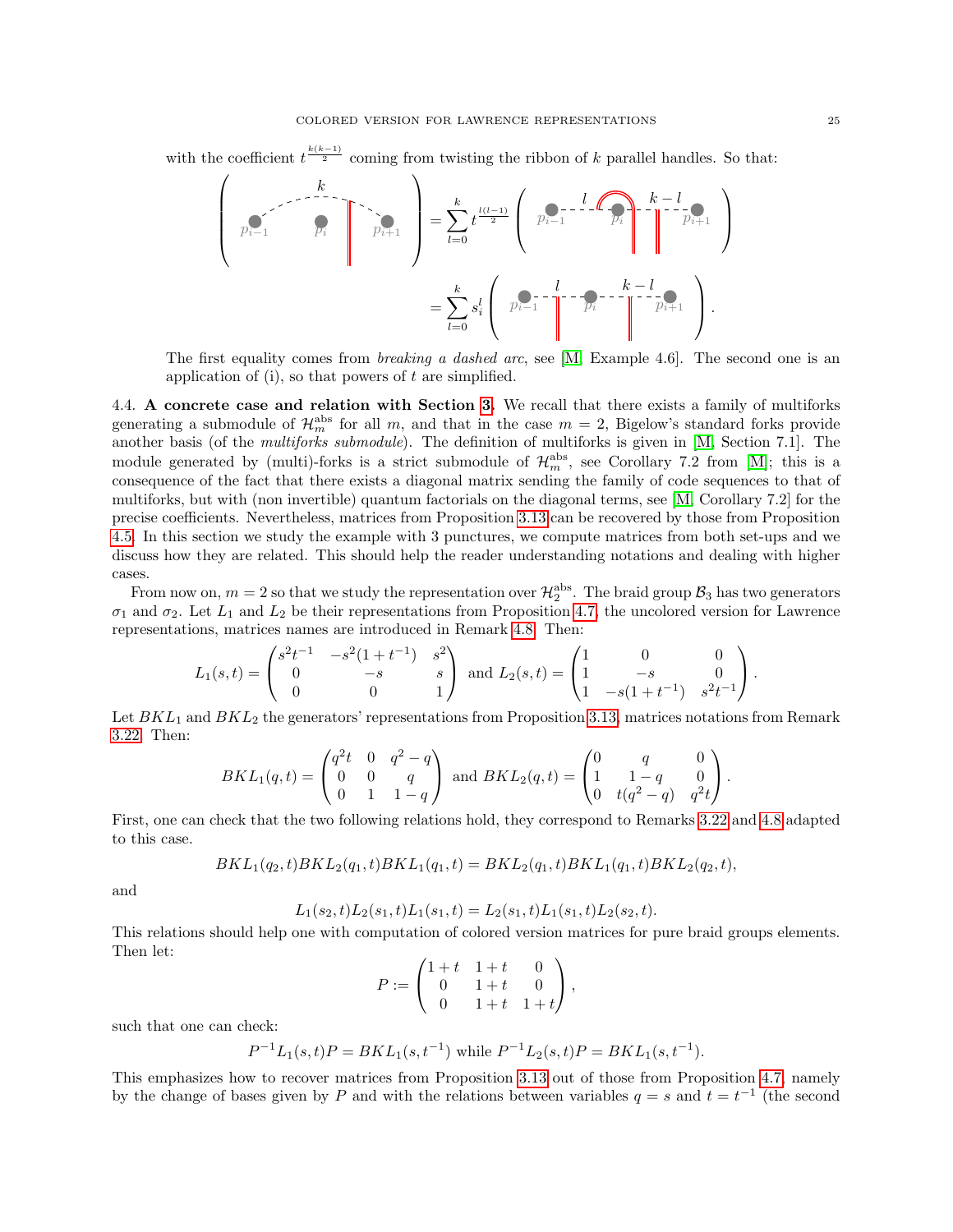one is due to different choices for winding numbers in the literature). One notices that the matrix  $P$  is not diagonal as announced in [\[M,](#page-27-8) Corollary 7.2], for passing from code sequences to forks. This is because forks generators used in Section [3](#page-9-0) (taken from [\[Big\]](#page-27-4)) do not fit perfectly with multiforks for higher Lawrence representations, see Section 7.1 in [\[M\]](#page-27-8), and Remark [3.16](#page-13-1) of the present paper. In the present case, the fork denoted  $F_{1,3}$  in Section [3](#page-9-0) has the following decomposition:

$$
F_{1,3} = F(2,0) + (1+t)F(1,1) + F(0,2)
$$

where  $F(i, j)$  are standard multiforks from [\[M,](#page-27-8) Section 7.1]. This decomposition can be computed from [M, Example 4.5] and the handle rule, Remark [4.11.](#page-23-0)

## 5. Appendix: colored vs pure

<span id="page-25-0"></span>We have seen in Section [2.2.2](#page-6-1) as in Definition [3.6](#page-10-0) that to pass to colored version for representations, one needs to associate one variable per puncture in such a way that if the punctures are permuted variables have to be transported. It seems that the first way to handle this issue is to restrict to a representation of the pure braid group for which punctures are fixed pointwise. Then by means of induced representation one can obtain a representation of the entire braid group for which generators are simpler. This section is devoted to define this induced representation and then to present an object appropriate to this set-up, the colored braid groupoid.

<span id="page-25-1"></span>5.1. Induced representation. Passing from a representation of  $\mathcal{B}_n$  to one of  $\mathcal{B}_n$  uses the concept of induced representation that we present in this section.

**Definition 5.1** (Representation of the braid group). A representation of  $\mathcal{B}_n$  is an algebra morphism:

$$
A[\mathcal{B}_n] \to \mathrm{End}_A(V)
$$

where  $A$  is a ring and  $V$  is an  $A$ -module.

<span id="page-25-2"></span>**Definition 5.2** (Induced representation from the pure braid group). Let r be a representation of  $\mathcal{PB}_n$ :

$$
r: A[\mathcal{PB}_n] \to \text{End}_A(V)
$$

There exists a natural induced representation  $Ind(r)$  of  $\mathcal{B}_n$  over the space:

$$
Ind(V) = A [\mathcal{B}_n] \otimes_{A[\mathcal{PB}_n]} V
$$

where the action of  $\mathcal{PB}_n$  is given by product on the left of the tensor product and by r on the right. Its dimension is  $n! \times \dim(V)$ .

With this notation, the action of  $\mathcal{PB}_n$  on Ind(V) stabilizes  $1 \otimes V$ , which recovers initial representation r.

**Example 5.3.** Let perm :  $\mathbb{C}[\mathcal{B}_n] \to \mathbb{C}[\mathfrak{S}_n]$  be the representation that assigns to a braid the permutation it involves on punctures. It is the induced representation from the trivial representation of  $\mathcal{PB}_n$ .

<span id="page-25-3"></span>Remark 5.4. In the present paper we deal with three families of modules parametrized by the symmetric group.

- In Section [2.2.2](#page-6-1) we introduce a family  $V^{\tau}$  (for  $\tau \in \mathfrak{S}_n$ ),
- By analogy one can define  $\mathcal{H}^{\tau}$  to be  $\mathcal{H} \otimes \tau$  from Definition [3.8,](#page-11-2)
- $\bullet\,$  In Section [4](#page-17-0) we introduced modules  $\mathcal{H}^\mathrm{abs}_m$  $\tau$  for  $\tau \in \mathfrak{S}_n$  and  $n \in \mathbb{N}$ .

Let X designates the letter  $\mathcal H$  or the letter V. There exists a reprensentation of the pure braid group on  $X^{()}$  such that:

$$
Ind(X) = \bigoplus_{\tau \in \mathfrak{S}_n} X^{\tau}.
$$

The induced representation is more convenient for computation as generators of  $\mathcal{B}_n$  are simpler than those of  $\mathcal{PB}_n$ , although vectors of the modules involves more complicated notations and formulas and the dimension is bigger. We state a remark about the faithfulness of the induced representation.

**Remark 5.5.** For a matrix associated with a braid to be the identity on  $Ind(X)$ , it must stabilize  $X^{()}$ , hence be a pure braid.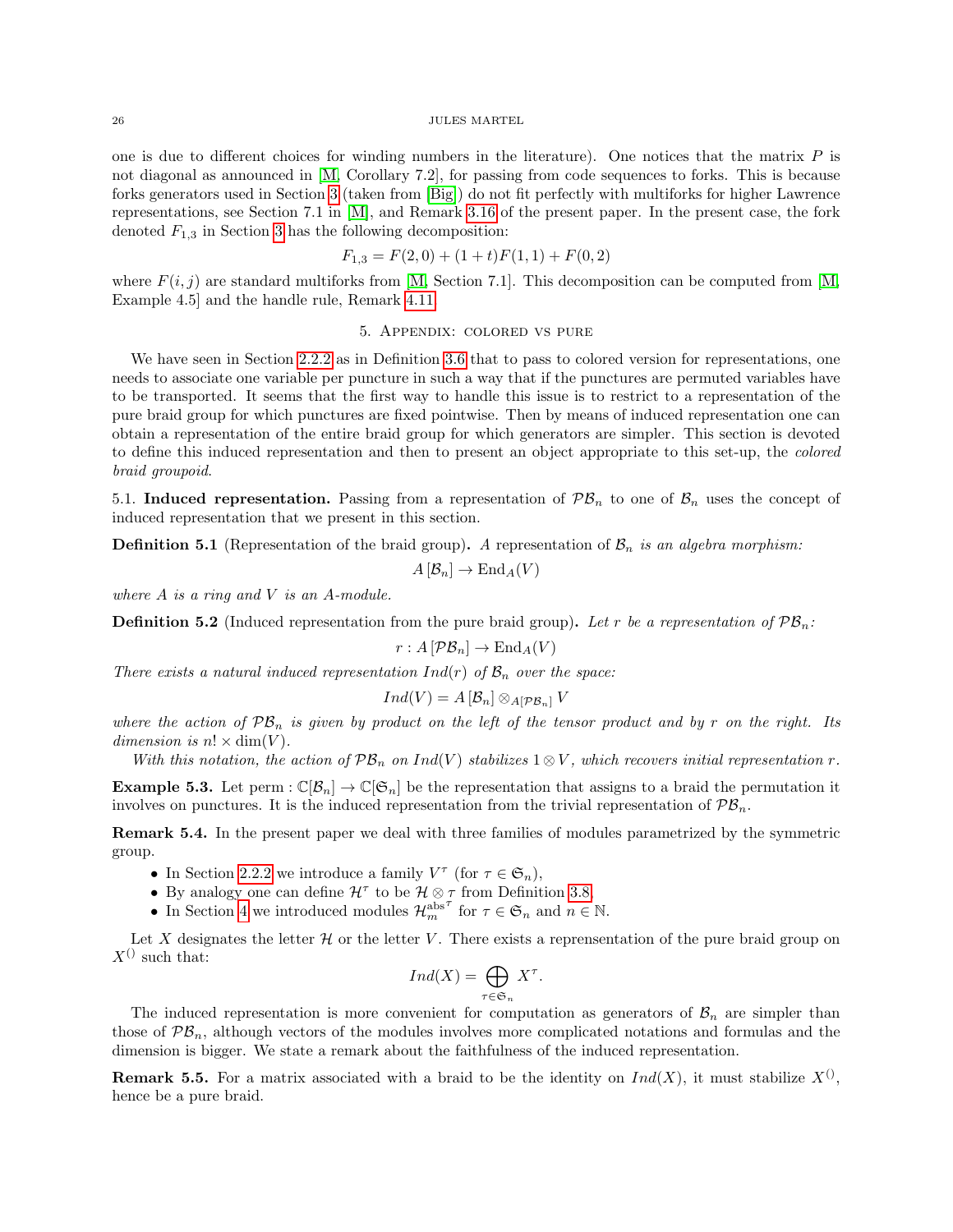Subsection [2.1.2](#page-3-1) is probably the easiest to read as it concerns the Gassner representation, and the links between representations of the pure braid groups and induced representations of the braid groups. Next sections apply same protocols in construction of matrices.

<span id="page-26-0"></span>5.2. Colored braid groupoid. We present a point of view allowing to see the colored representations not as an induced representation but as a representation of a single object. Namely it involves the generalization of the notion of representation of groups to that of representation of groupoids.

**Definition 5.6** (Groupoid). A groupoid G is a category inside which every morphism is invertible.

**Definition 5.7** (Representation of a groupoid). A representation of a groupoid G is a functor from G to the category Vect of vector spaces.

Example 5.8. This notion of groupoid is used in topology to generalize the one of fundamental group.

- (i) The fundamental groupoid  $\Pi_1(M)$  of a topological space M is the groupoid whose set of objects is M and whose morphisms from x to y are the homotopy-classes  $[\gamma]$  of continuous maps  $\gamma : [0,1] \to M$ with endpoints map to x and y (which the homotopies are required to fix). Composition is by concatenation (and reparametrization) of representative maps.
- (ii) Let  $O$  be a subset of a topological space  $M$ , there exists a sub-groupoid of the fundamental groupoid:

$$
G = \bigcup_{\alpha \in O} G_{\alpha} \subset \Pi_1(M),
$$

it consists in the groupoid of paths having endpoints in O.

(iii) When  $O = \{x\}$  is a single point, then the corresponding sub-groupoid is the fundamental group based in x.

All the background regarding links between fundamental groupoid and topology can be found in [\[Br\]](#page-27-22), where one can find the correspondence between topological coverings and the fundamental groupoid.

**Definition 5.9** (Colored braid groupoid). Let  $N \in \mathbb{N}^*$ . The colored braid groupoid on N strands is the groupoid whose set of objects is  $\mathfrak{S}_N$  and morphisms between  $\tau_1$  and  $\tau_2 \in \mathfrak{S}_N$  are braids  $\beta$  satisfying:

$$
\tau_1 \operatorname{perm}(\beta)=\tau_2
$$

where perm is the morphism that sends a braid to its induced permutation.

**Remark 5.10.** The braid group is the fundamental group of a configuration space, for x an arbitrary base point:

$$
\mathcal{B}_N = \pi_1(C_{n,0}, x)
$$

using Definition [1.3](#page-1-1) for configuration spaces. See [\[Bir\]](#page-27-1).

**Remark 5.11.** Let  $\sigma_i$ ,  $i = 1 \ldots, N$  be the standard generators of  $\mathcal{B}_N$ . Then the system:

$$
\sigma_i^\alpha:\alpha\to \mathrm{perm}(\sigma_i)\alpha
$$

of morphisms for  $\alpha \in \mathfrak{S}_N$ , provides generating morphisms of G.

Using the letter X to designate either the letter  $\mathcal H$  or V from Remark [5.4,](#page-25-3) we define a representation of the colored braid groupoid as follows. Let  $\sigma_i^{\alpha}$  be a generating morphism of the colored braid category  $(\alpha \in \mathfrak{S}_n)$ , we define its representation:

$$
\begin{cases}\nX^{\alpha} & \to \quad X^{(i,i+1)\alpha} \\
v & \mapsto \quad \sigma_i \cdot v.\n\end{cases}
$$

This is a way to deal with colored representations by consideration of the colored braid groupoid.